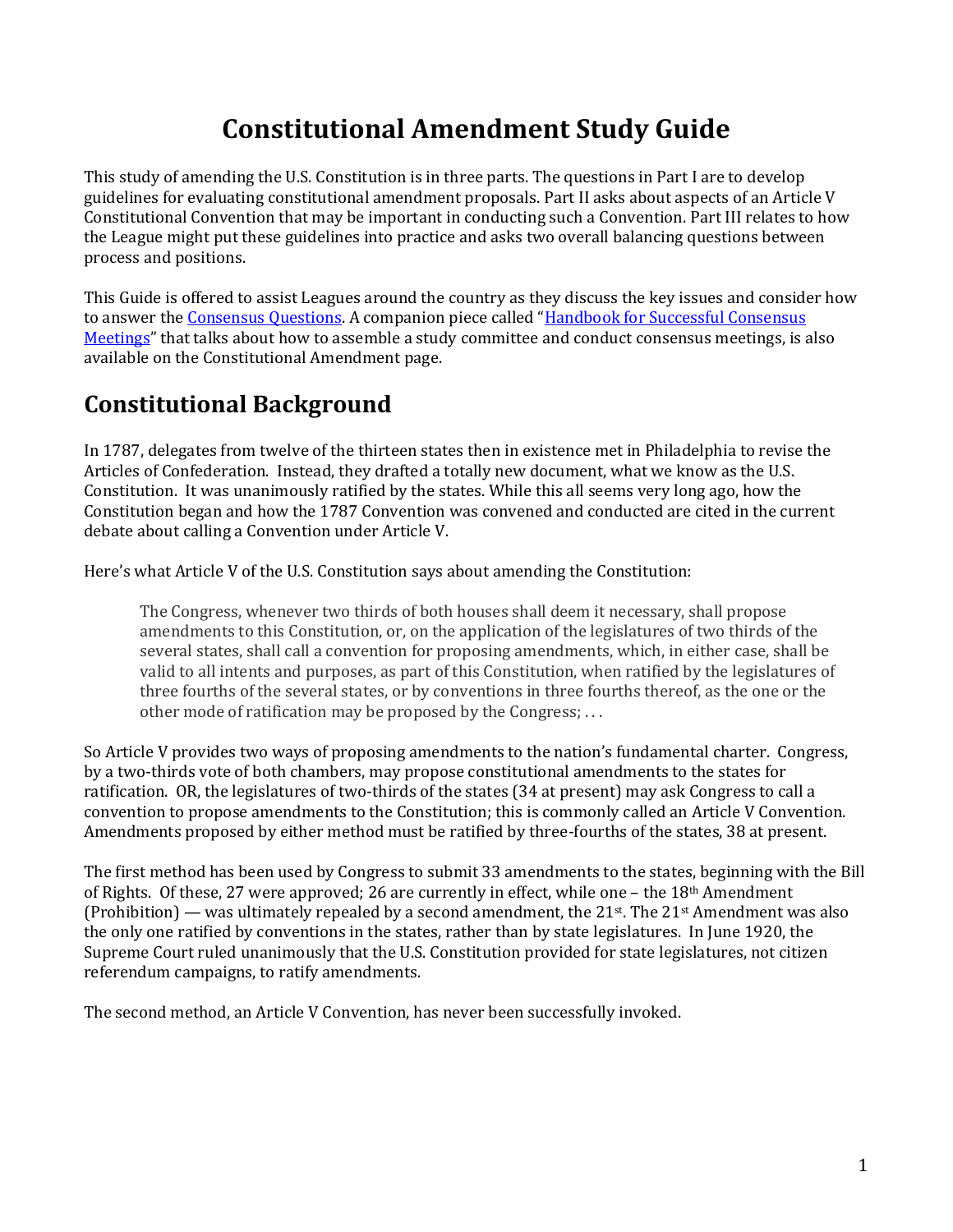# **League Background**

Perhaps it goes without saying that the League of Women Voters believes it is right and permissible to amend the Constitution of the United States when circumstances demand. The League was born from the successful, decades-long effort to pass the 19th Amendment.

The question for us today is: what are the shared values and beliefs within the League – what consensus do we have – regarding the circumstances that might allow or compel the League to endorse a constitutional amendment or an Article V Convention?

If we do find that we have consensus on some of the principles that should guide us, mobilizing the organization to advocacy for or against a particular amendment would fall under the established protocol by which the League determines its advocacy agenda, as laid out in *[Impact on Issues](http://lwv.org/content/impact-issues)*.

We might support an amendment that was in concert with League positions, but we might not support every amendment that was in concert with League positions. In other words, having a position on the issue is necessary but might not be sufficient for the League to endorse a constitutional amendment.

The first question to ask is whether League positions support the proposed amendment, but even if the answer is an unqualified "yes," we need to examine other factors. The remainder of this Guide helps frame the discussion of those other factors.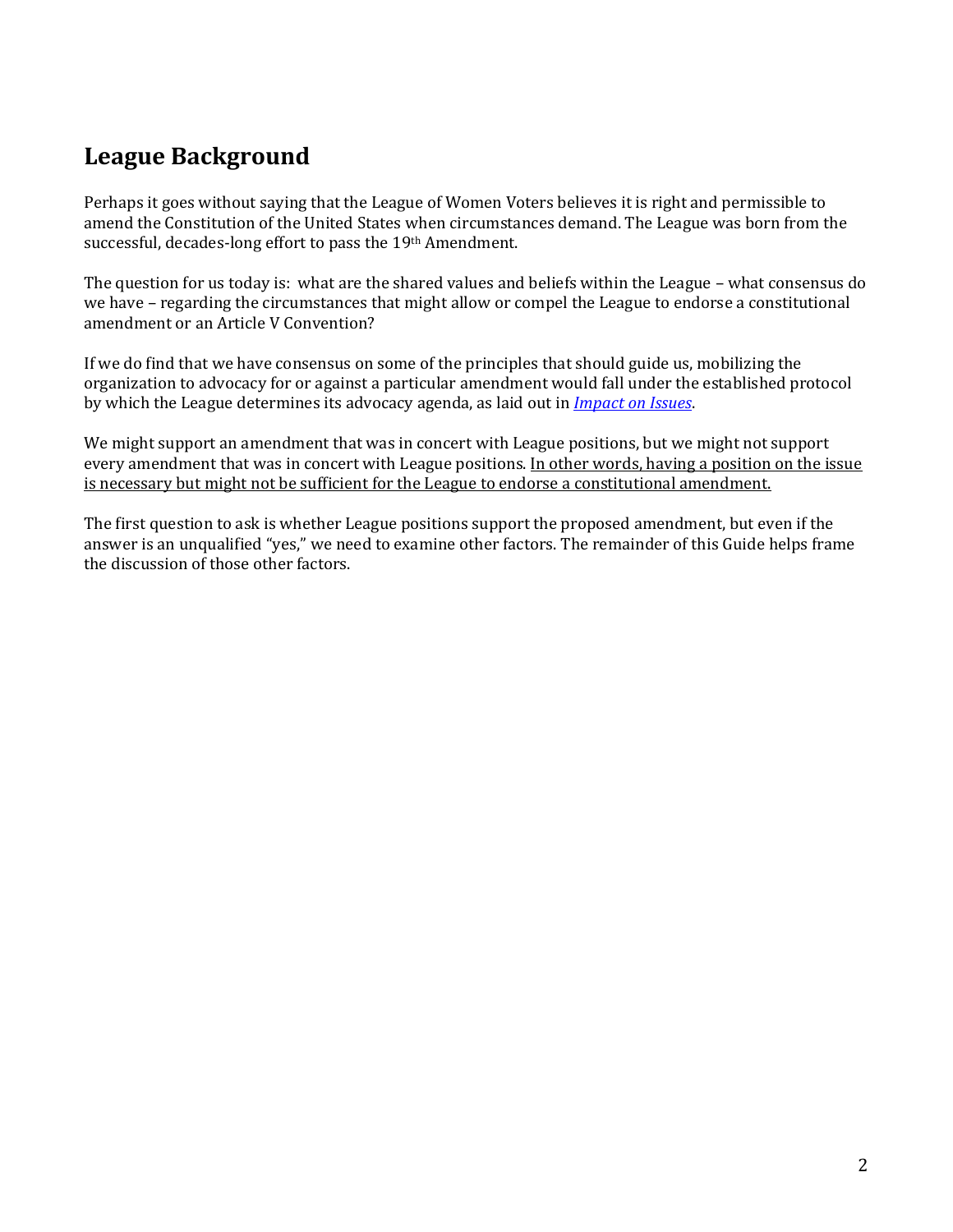# **Part I Considerations for Evaluating Constitutional Amendment Proposals**

In determining whether to support or oppose a particular constitutional amendment or the Article V Constitutional Convention process, the first and most important question is whether the League supports or opposes the subject of the amendment based on League public policy positions. Once League public policy positions are applied, Part I asks, "What are the other values that League members share regarding the purpose of the Constitution and its malleability?" Many believe the Constitution to be a near-sacred document, only to be amended in the most serious circumstances. Do we agree? Under what circumstances is it appropriate to amend the Constitution? What makes a sound and well-crafted amendment proposal?

# **Foundation Readings**

Here are the most important short articles to read in preparation for Part I. Additional, more detailed sources are listed at the end of this Part. Where specific references are relevant to particular questions, they are noted with the questions below.

- [Synopsis of "Constitutional Amendments and the Constitutional Common Law" by Adrian Vermeule](http://forum.lwv.org/member-resources/article/synopsis-%E2%80%9Cconstitutional-amendments-and-constitutional-common-law%E2%80%9D).
- [Synopsis of "Constitutional Amendmentitis" by Kathleen Sullivan](http://forum.lwv.org/member-resources/article/synopsis-%E2%80%9Cconstitutional-amendmentitis).

# **Consensus Questions**

Here are the consensus questions posed in Part I, with some additional background and points of view: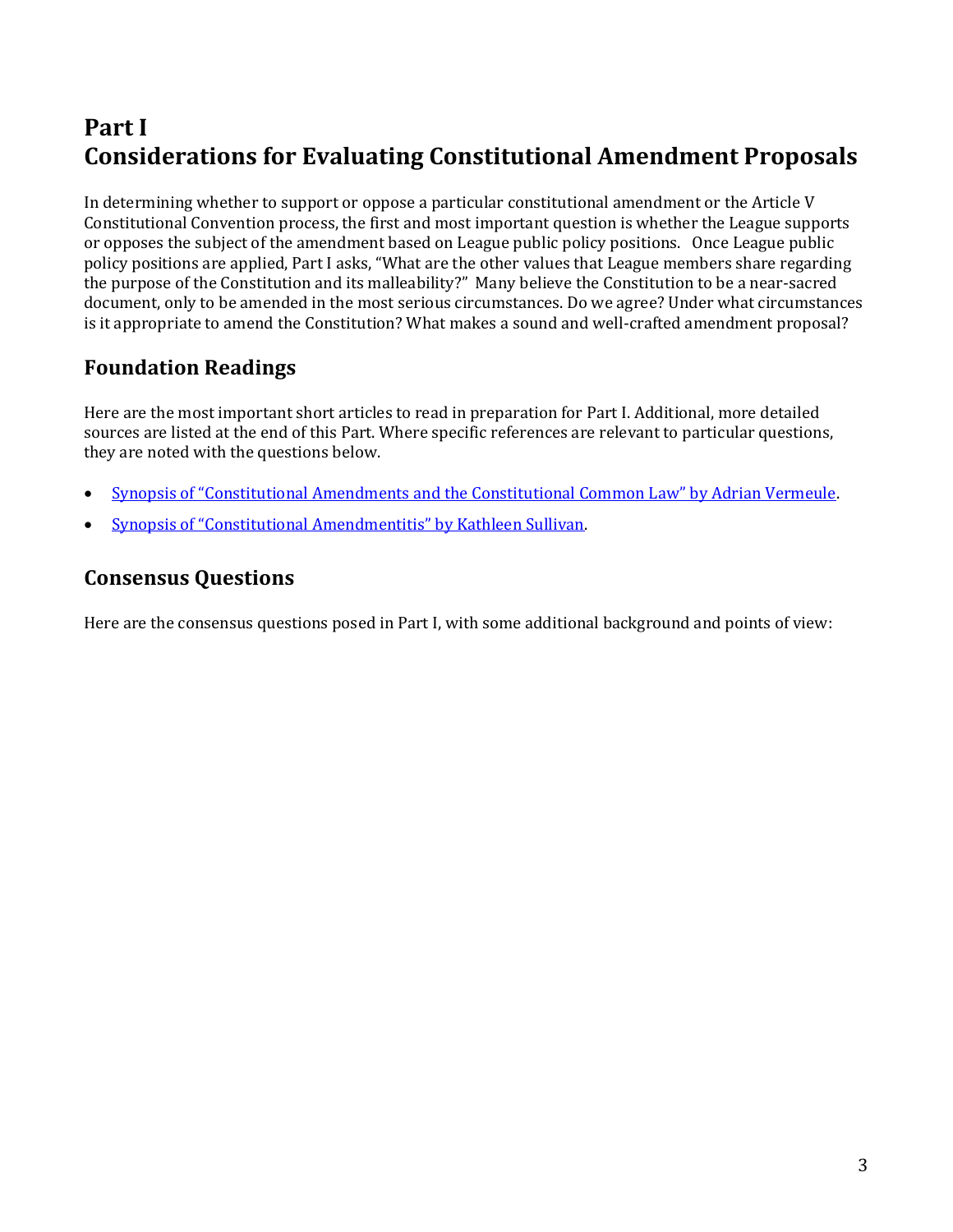# **Consensus Question 1.a**

- **1. Which of these should or should not be a consideration in identifying an appropriate and well-crafted amendment?**
	- a) Whether the public policy objective addresses matters of such acute and abiding importance that the fundamental charter of our nation must be changed.

 $\Box$  Should  $\Box$  Should not  $\Box$  No consensus **PRO:** Amendments are changes to a document that provides stability to our system and should be undertaken to address extreme problems or long-term needs. **CON:** When public sentiment is overwhelmingly in favor of change, restraint based on veneration of the document is misplaced.

### **Background**

This question is asking if we think restraint is a critical element in considering whether to amend the Constitution. Is it important to exercise restraint, amending the Constitution only in the most serious circumstances? Matters are "acute" when they present extreme problems with dire consequences; and they are of "abiding importance" when they affect not only this generation but generations to come.

## **Specific References for this Question**

- "Great and Extraordinary Occasions: Developing Guidelines for Constitutional Change," The Constitution Project at the Century Foundation, [http://www.constitutionproject.org/wp](http://www.constitutionproject.org/wp-content/uploads/2012/09/32.pdf)[content/uploads/2012/09/32.pdf](http://www.constitutionproject.org/wp-content/uploads/2012/09/32.pdf) , pp. 1-11
- "Constitutional Amendments and the Constitutional Common Law," Adrian Vermeule, 2004, [http://www.law.uchicago.edu/files/files/73-av-amendments.pdf,](http://www.law.uchicago.edu/files/files/73-av-amendments.pdf) pp, 27-39.
- "Constitutional Amendmentitis," Kathleen Sullivan, The American Prospect, December 19, 2001, <http://prospect.org/article/constitutional-amendmentitis>

# **Points of View**

Amending the Constitution is one of the most serious and important acts of the people acting through their government. Constitutional amendments are binding for the long-term. The stability that the Constitution provides is one of its key virtues, and that stability will be undermined if the Constitution is amended too often. Hence, restraint is in order; the Constitution is an important unifying document and amendments should address matters of acute and abiding importance, rather than being cluttered with passing concerns. If you agree that these are important considerations, answer "Should."

The Constitution is a tool provided by the framers for bending government to the will of the people and when popular sentiment is overwhelmingly in favor of change, the people should be able to use Article V. Even matters that don't currently seem to be acute or of abiding importance can nonetheless be very significant. The supermajority requirements built into Article V are a high enough hurdle to avoid "clutter." Additional norms for restraint or against change are unnecessary. If you agree with this point of view, answer "Should not."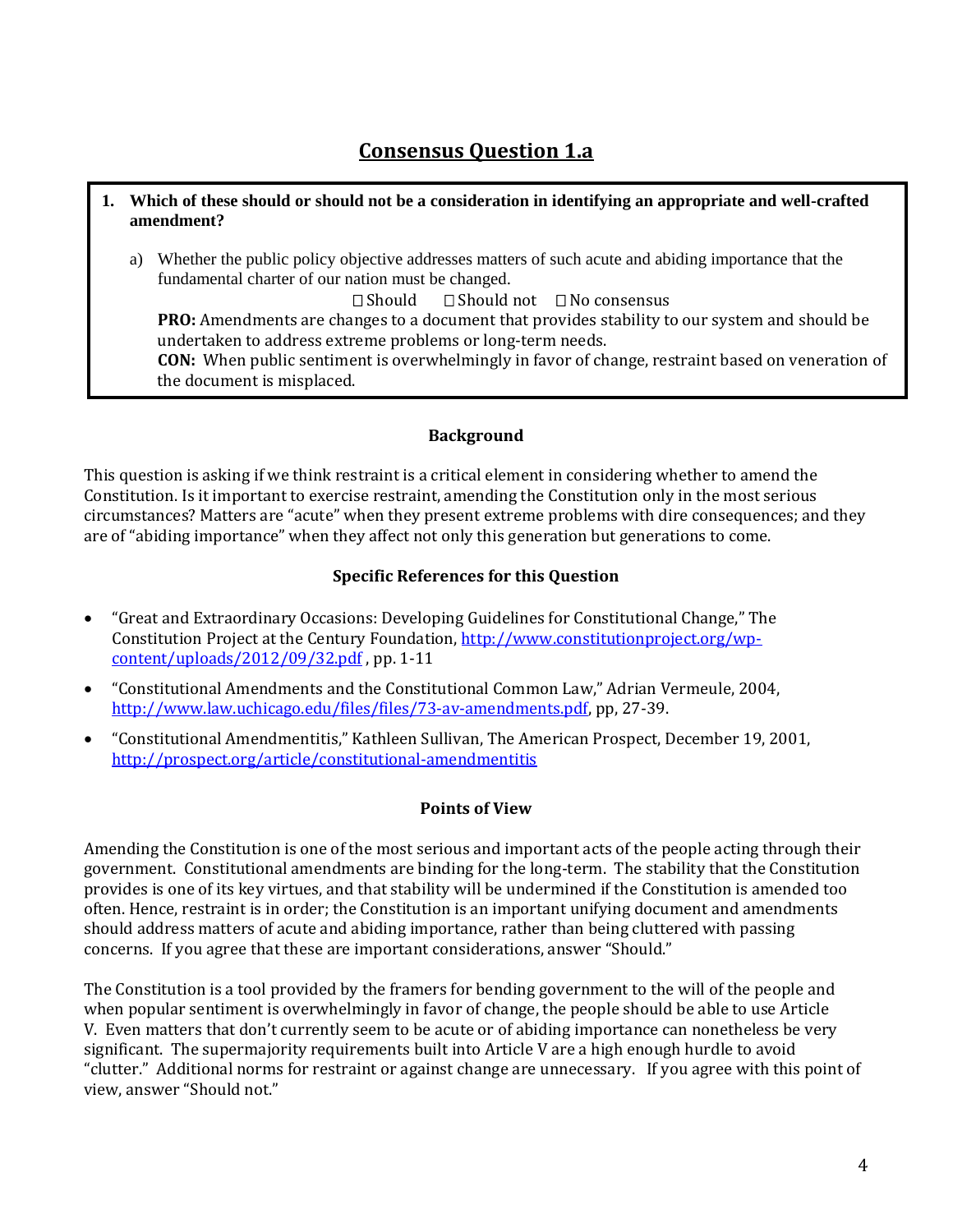# **Consensus Question 1.b**

\*\*\*

b) Whether the amendment as written would be effective in achieving its policy objective.  $\Box$  Should  $\Box$  Should not  $\Box$  No consensus **PRO:** Amendments that may be unenforceable, miss the objective or have unintended consequences will not work to achieve the policy objective. **CON:** It's all right to deliberately put something in the Constitution that will need to be interpreted by courts and legislatures over time.

### **Background**

This question is asking if it is important to consider whether an amendment will work. Can it be readily implemented to achieve its intended policy outcome? Will the courts properly interpret the amendment? If it will not be effective in achieving its policy objective, or may have unintended consequences, then its purpose will not be fulfilled. On the other hand, such an amendment could articulate policy goals that may not be practically attained, but rather that may provide guidance to the courts for deciding future cases or require statutes to bring laws into compliance with the new constitutional principle.

### **Specific References for this Question**

- "Great and Extraordinary Occasions: Developing Guidelines for Constitutional Change," The Constitution Project at the Century Foundation, [http://www.constitutionproject.org/wp](http://www.constitutionproject.org/wp-content/uploads/2012/09/32.pdf)[content/uploads/2012/09/32.pdf,](http://www.constitutionproject.org/wp-content/uploads/2012/09/32.pdf) pp. 19-20
- "The Missing Right To Vote: What we'd get from amending the Constitution to guarantee it," Heather Gerken, Yale Law School News,<http://www.law.yale.edu/news/15643.htm> .

#### **Points of View**

It is important to consider whether an amendment will achieve its intended policy objectives or will likely fail to do so. This is crucial in preventing unintended consequences and in giving the courts clear, unambiguous direction. Otherwise, judges and legislators are free to ignore or dilute the intention of the amendment. Furthermore, unenforceable amendments, unworkable amendments or amendments that establish unattainable goals can undermine the legitimacy and power of the Constitution – as well as failing to achieve their purpose. If you agree that these are important considerations, answer "should."

Sometimes it is important just to get started, even if an amendment will need to be interpreted by courts and legislatures over time. Even an amendment that won't achieve its intended policy objectives can serve an important purpose in affirming and entrenching fundamental principles. Such amendments may not immediately change the rule of law, but they may give the courts and legislatures direction and a place to start building case law or statutes that allow doctrine to develop over time. If you agree with this point of view, answer "should not."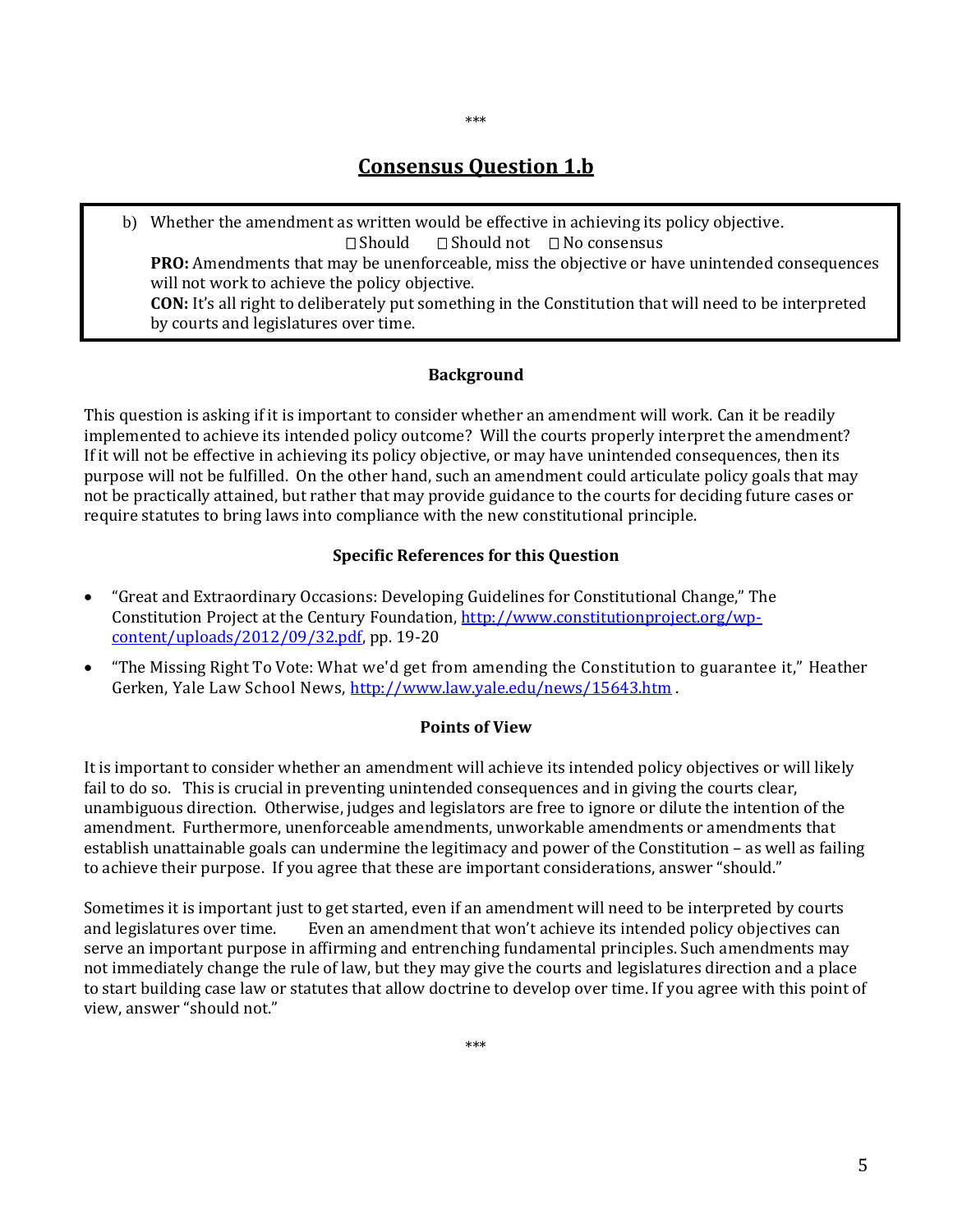# **Consensus Question 1.c**

c) Whether the amendment would either make our political system more democratic or protect individual rights.

 $\Box$  Should  $\Box$  Should not  $\Box$  No consensus

**PRO:** Most amendments have sought to make our system more democratic by extending voting rights, for example, or to protect the rights of minorities from powerful interests. **CON:** What has been typical in the past is not a good measure of what's appropriate or necessary today or in the future, especially since there have been relatively few amendments.

#### **Background**

This question is asking whether we think the use of the amendment process should be limited to one of two primary goals: (1) to make the structures of government more responsive to the will of the people (e.g. extension of the franchise, direct election of senators); OR (2) to protect or expand individual rights from government overreach (e.g. most of the Bill of Rights). Except for a few housekeeping amendments and those passed under unusual circumstances, nearly all the others have dealt with one or the other of these two fundamentals.

#### **Specific References for this Question**

- "Great and Extraordinary Occasions: Developing Guidelines for Constitutional Change," The Constitution Project at the Century Foundation, [http://www.constitutionproject.org/wp](http://www.constitutionproject.org/wp-content/uploads/2012/09/32.pdf)[content/uploads/2012/09/32.pdf,](http://www.constitutionproject.org/wp-content/uploads/2012/09/32.pdf) pp. 11-14
- "Constitutional Amendments and the Constitutional Common Law," Adrian Vermeule, 2004, [http://www.law.uchicago.edu/files/files/73-av-amendments.pdf,](http://www.law.uchicago.edu/files/files/73-av-amendments.pdf) pp, 27-39.

#### **Points of View**

The majority of amendments to the Constitution to date fall into one or the other of these two categories. Most ordinary policy matters should be resolved through the political process by elected representatives. The failed Prohibition Amendment was proposed to entrench a policy preference of the moment, and it had to be repealed by another amendment. Such amendments limit the range of democratic action for the future and undermine the higher purpose of the Constitution. The emphasis in the Constitution should be on the bigger questions: equality, representation, and liberty. If you agree that these are important considerations, answer "Should."

On the other hand, perhaps the fact that the majority of ratified amendments fall into one of these two classes is merely a result of the fact that there have not been that many amendments or that other important needs have not yet arisen. What constitutes a mere policy preference of the current majority may not be clear without the long lens of history. Which issues are fundamental, versus which are not, may not be all that clear to proponents or opponents at the time. If you agree with this point of view, answer "Should not."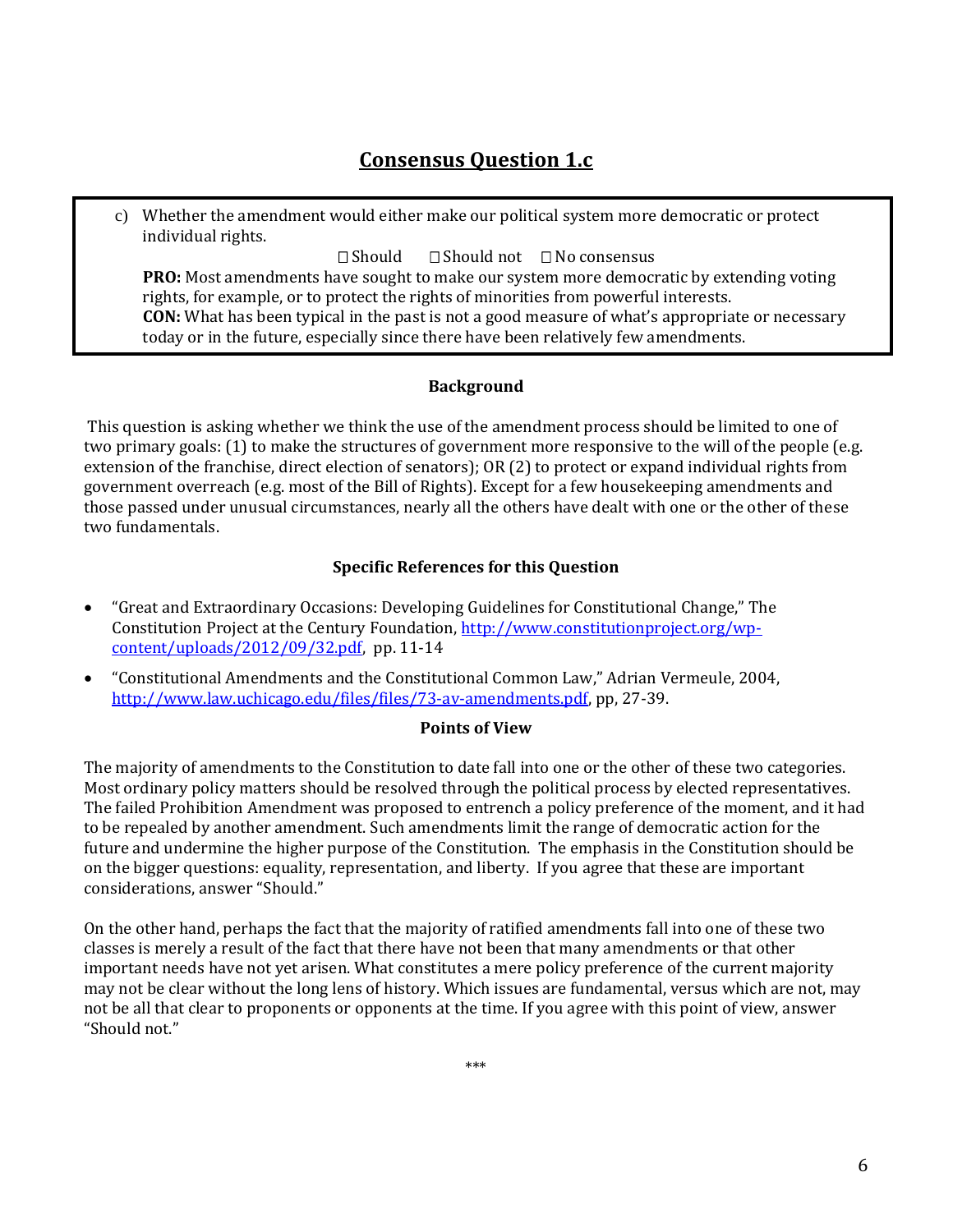# **Consensus Question 1.d**

d) Whether the policy objective can be achieved by a legislative or political approach that is less difficult than a constitutional amendment.  $\square$  Should  $\square$  Should not  $\square$  No consensus **PRO:** Due to the difficulty of amending the Constitution, it is important to consider whether legislation or political action is more likely to succeed than an amendment, in order to achieve the objective and to expend resources wisely. **CON:** Important policy objectives should sometimes be pursued through a constitutional amendment even though it may be difficult for it to be enacted and even when other options are available.

## **Background**

This question is asking whether we think the use of the amendment process should be focused on those circumstances where there is no other course of action or where other courses of action have been exhausted, such as executive action, legislation at the state or federal levels, and traditional politics – electing representatives and appointing judges who are committed to supporting the desired reform.

## **Specific References for this Question**

- "Great and Extraordinary Occasions: Developing Guidelines for Constitutional Change," The Constitution Project at the Century Foundation, [http://www.constitutionproject.org/wp](http://www.constitutionproject.org/wp-content/uploads/2012/09/32.pdf)[content/uploads/2012/09/32.pdf,](http://www.constitutionproject.org/wp-content/uploads/2012/09/32.pdf) pp. 14-17
- "When the Supreme Court is this wrong, it's time to overrule them," Doris Kearns Goodwin & Jeff Clements, Reuters Blog Post June 2, 2015 [http://blogs.reuters.com/great-debate/2015/06/02/when](http://blogs.reuters.com/great-debate/2015/06/02/when-the-supreme-court-is-this-wrong-its-time-to-overrule-them/)[the-supreme-court-is-this-wrong-its-time-to-overrule-them/](http://blogs.reuters.com/great-debate/2015/06/02/when-the-supreme-court-is-this-wrong-its-time-to-overrule-them/)

### **Points of View**

The Constitution should be amended sparingly, and an amendment cannot be strictly necessary if other avenues exist for accomplishing the same outcome. Using the Constitution to embody specific policy proposals makes those policies more difficult to revise or reverse in the future if circumstances change. Moreover, resources are not infinite and it is important to focus political action on those strategies that are most likely to achieve the policy objective. If you agree that these are important considerations, answer "Should."

On the other hand, a policy objective may be so important that pursuing a number of strategies is the best course of action. When it is unclear what paths are most likely to succeed, we shouldn't consider which ones would be better, a constitutional amendment should be part of the mix. If an amendment is a general policy statement and leaves details and specifics to the courts, then judicial decisions can also play a role. If you agree with this point of view, answer "Should not."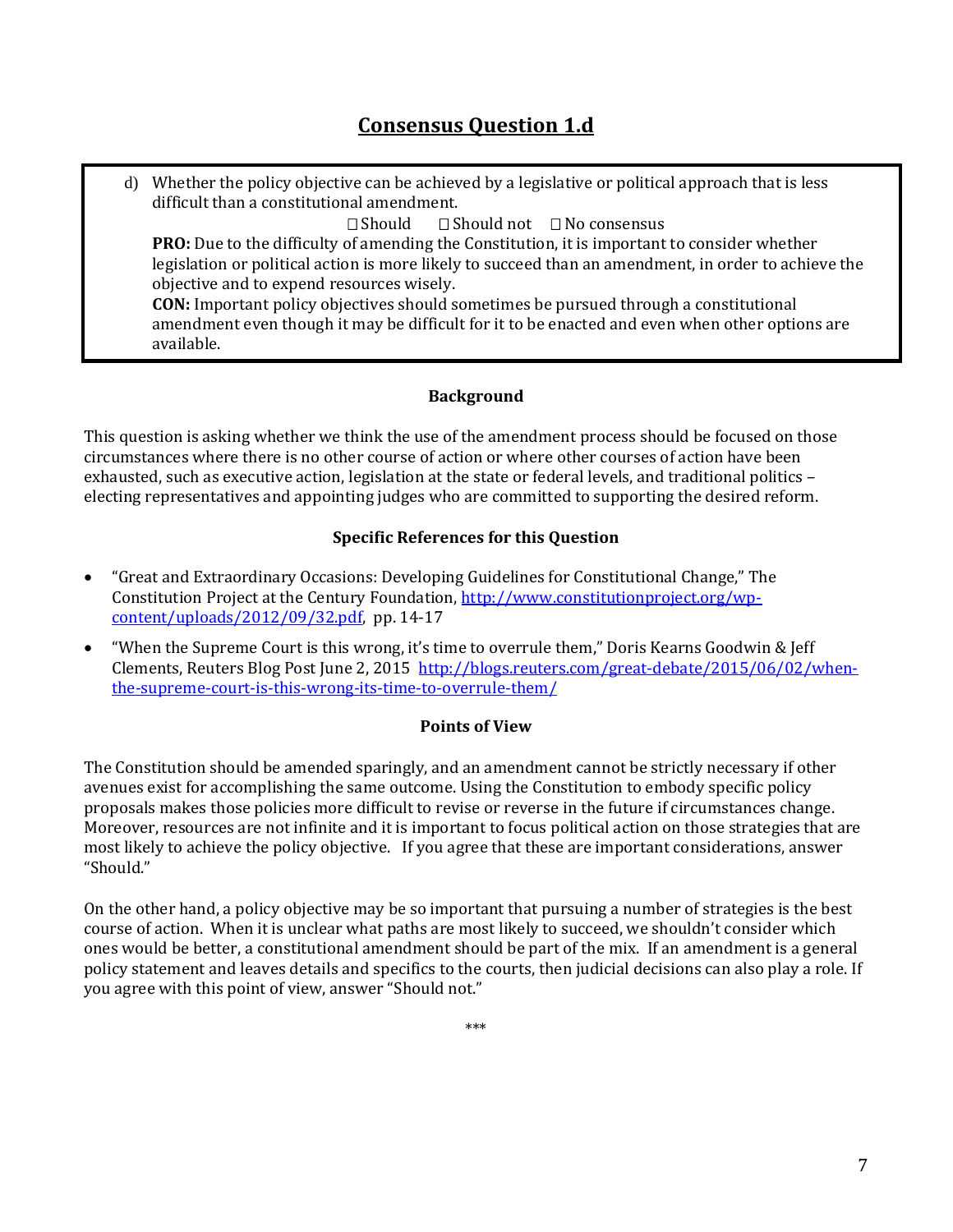# **Consensus Question 1.e**

e) Whether the public policy objective is more suited to a constitutional and general approach than to a statutory and detailed approach.  $\Box$  Should  $\Box$  Should not  $\Box$  No consensus **PRO:** It is important to consider whether the goal can best be achieved by an overall value statement, which will be interpreted by the courts, or with specific statutory detail to resolve important issues and reduce ambiguity. **CON:** Getting action on an issue is more important than how a policy objective can best be achieved.

# **Background**

Some topics are best suited to the detailed and specific approach provided by a statute because important issues need to be clearly resolved and ambiguity could allow the courts to misinterpret. Other topics demand a clear values statement and general provisions that may be subject to evolving judicial interpretations. Most amendments that have been adopted have broad general provisions, in keeping with the pattern set by the first 10 amendments which we know as the Bill of Rights.

# **Specific References for this Question**

- "Great and Extraordinary Occasions: Developing Guidelines for Constitutional Change," The Constitution Project at the Century Foundation, [http://www.constitutionproject.org/wp](http://www.constitutionproject.org/wp-content/uploads/2012/09/32.pdf)[content/uploads/2012/09/32.pdf,](http://www.constitutionproject.org/wp-content/uploads/2012/09/32.pdf) pp. 27-30.
- Six Amendments, How and Why We Should Change the Constitution, John Paul Stevens, pp. 154-166.
- "Metrics of Constitutional Amendments: And Why Proposed Environmental Quality Amendments Don't Measure Up," J.B. Ruhl, 74 Notre Dame L. Rev. 245 (1999), <http://scholarship.law.nd.edu/ndlr/vol74/iss2/1>

### **Points of View**

It is important to consider whether a statutory or a constitutional approach is best suited to achieve particular policy goals. Statutes typically set out how a policy should be accomplished. Statutes have specific detail to resolve important issues and reduce ambiguity, and statutes can be more readily changed to meet evolving conditions over the years. Constitutional amendments, on the other hand, are generally written in broad policy terms and set basic values for American government. Interpretation is left to the courts. Some would also argue that converting the Constitution from a statement of political ideals into a list of specific public policies erodes the stature of the Constitution. In addition, policy specifics within the Constitution makes those specifics more difficult to revise or reverse in the future if circumstances change. If you agree that these are important considerations, answer "Should."

In contrast, the more important question may be getting action on the overall policy, rather than the specifics of making the policy work. When Congress or the courts fail to implement an important policy, amending the Constitution may be the only way to make a change. Many state constitutions already have considerable detail. The history behind a constitutional amendment could help guide the courts in correctly interpreting an amendment. If you agree with this point of view, answer "Should not."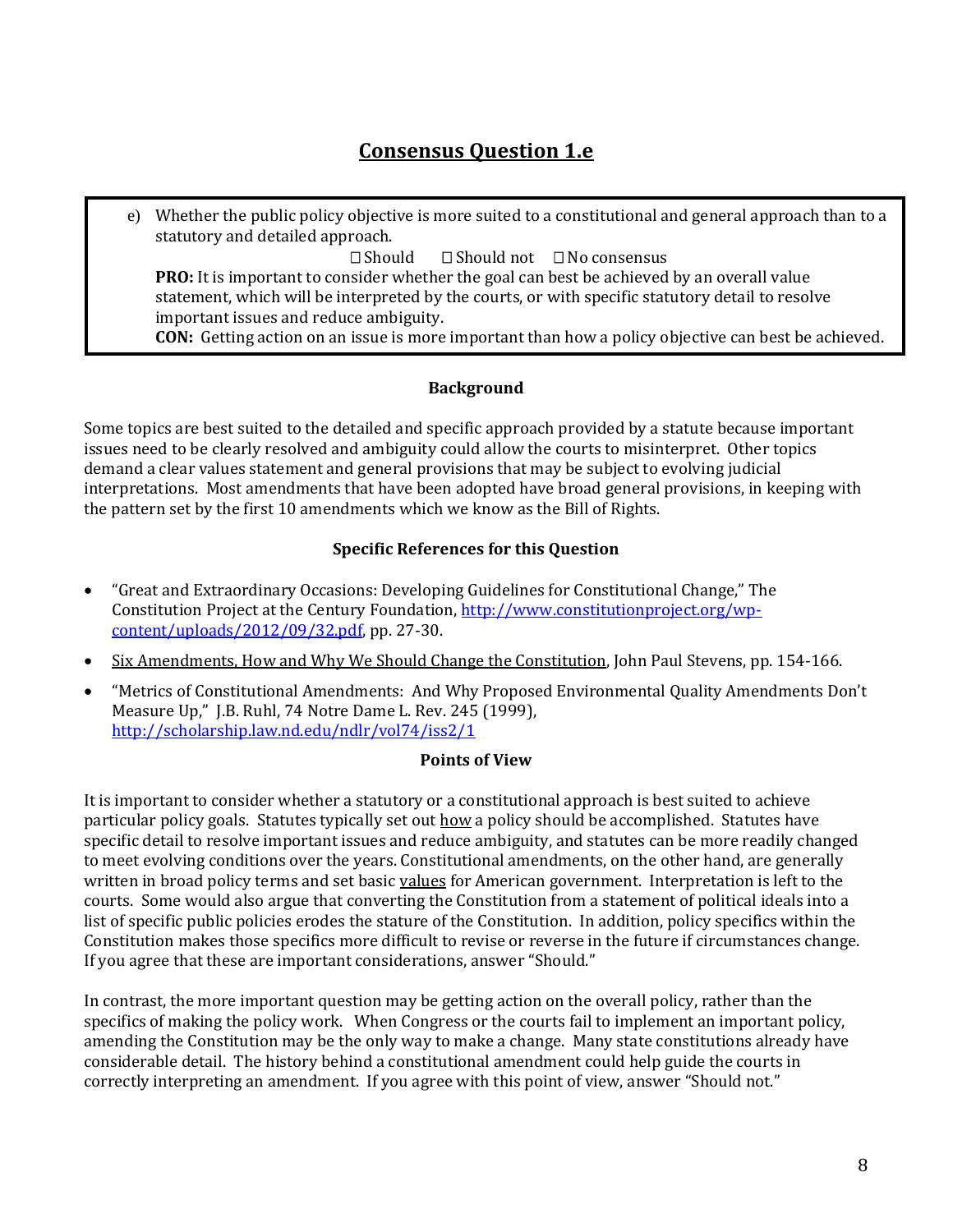# **Bibliography for Part I**

- "Great and Extraordinary Occasions: Developing Guidelines for Constitutional Change," The Constitution Project at the Century Foundation, [http://www.constitutionproject.org/wp](http://www.constitutionproject.org/wp-content/uploads/2012/09/32.pdf)[content/uploads/2012/09/32.pdf](http://www.constitutionproject.org/wp-content/uploads/2012/09/32.pdf)
- "Constitutional Amendmentitis," Kathleen Sullivan, The American Prospect, December 19, 2001 <http://prospect.org/article/constitutional-amendmentitis>
- "Constitutional Amendments and the Constitutional Common Law," Adrian Vermeule, <http://www.law.uchicago.edu/files/files/73-av-amendments.pdf>
- Six Amendments and How and Why We Should Change the Constitution, John Paul Stevens, Little, Brown, New York, 2014
- "When the Supreme Court is this wrong, it's time to overrule them," Doris Kearns Goodwin & Jeff Clements, Reuters Blog Post June 2, 2015 [http://blogs.reuters.com/great-debate/2015/06/02/when](http://blogs.reuters.com/great-debate/2015/06/02/when-the-supreme-court-is-this-wrong-its-time-to-overrule-them/)[the-supreme-court-is-this-wrong-its-time-to-overrule-them/](http://blogs.reuters.com/great-debate/2015/06/02/when-the-supreme-court-is-this-wrong-its-time-to-overrule-them/)
- The Missing Right To Vote: What we'd get from amending the Constitution to guarantee it," Heather Gerken, Yale Law School News,<http://www.law.yale.edu/news/15643.htm>
- Miracle at Philadelphia The Story of the Constitutional Convention May to September 1787, Catherine Drinker Bowen, Back Bay Books; September 30, 1986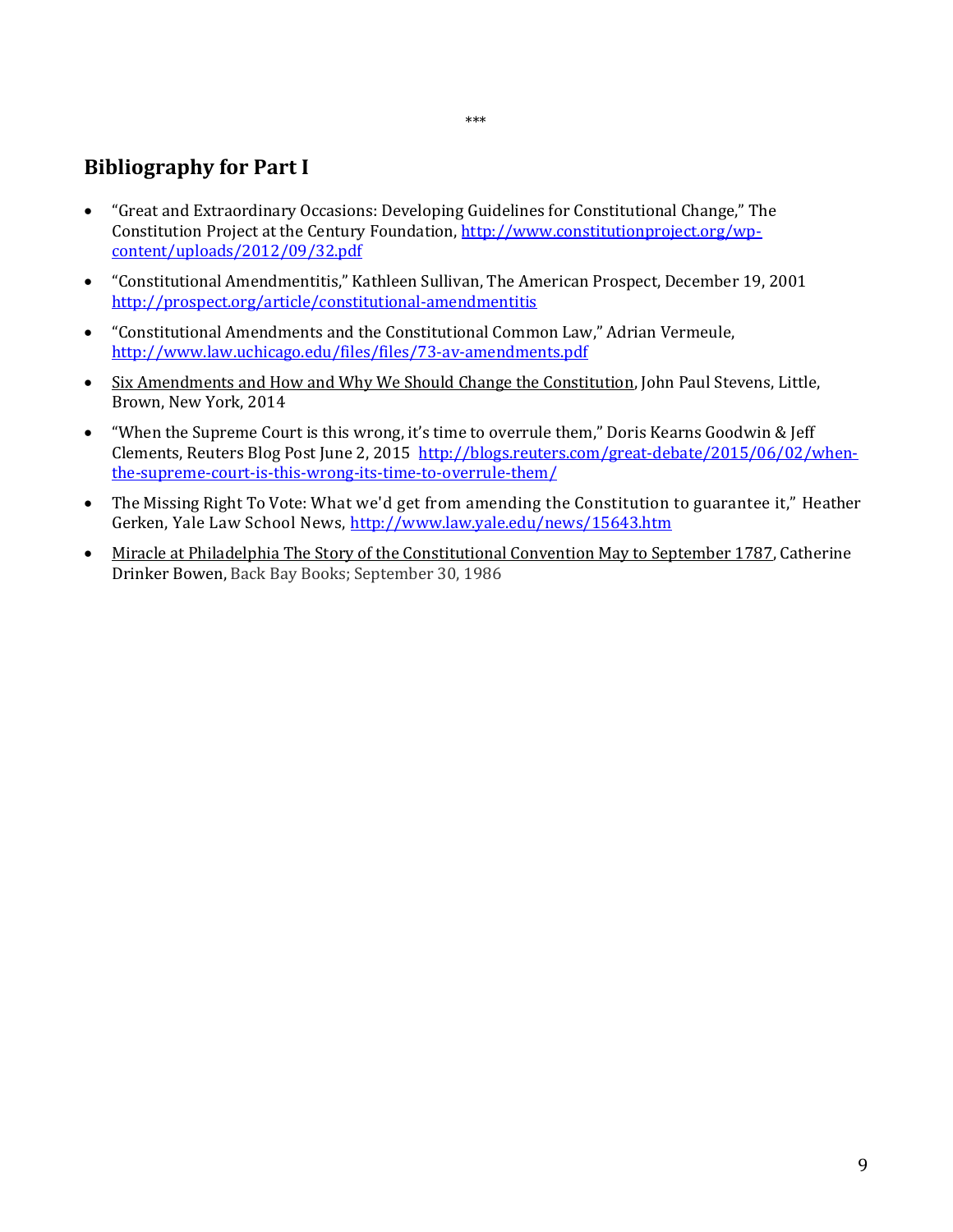# **Part II Aspects of an Article V Constitutional Convention**

As noted in the Background, Article V of the U.S. Constitution provides two ways of proposing amendments to the nation's fundamental charter. Under one method, called an Article V Constitutional Convention, legislatures of two-thirds of the states (34 at present) may ask Congress to call a convention to propose amendments to the Constitution. Amendments proposed by this method must be ratified by three-fourths of the states, 38 at present.

An Article V Convention, has never been successfully invoked.

Part II considers whether the League would support such a convention, and if so, under what circumstances.

# **Foundation Readings**

Here are the most important articles to read in preparation for Part II. Additional, more detailed sources are listed at the end of this part. Where specific references are relevant to particular questions, they are noted with the questions below.

- "The Article V Convention to Propose Constitutional Amendments: Contemporary Issues for Congress," Thomas H. Neale, Congressional Research Service Report R42589, <http://fas.org/sgp/crs/misc/R42589.pdf>
- " The Article V Convention for Proposing Constitutional Amendments: Historical Perspectives," Thomas H. Neale, Congressional Research Service Report R42592,<http://fas.org/sgp/crs/misc/R42592.pdf>

# **Consensus Questions**

Here are the consensus questions posed in Part II, with some additional background and points of view: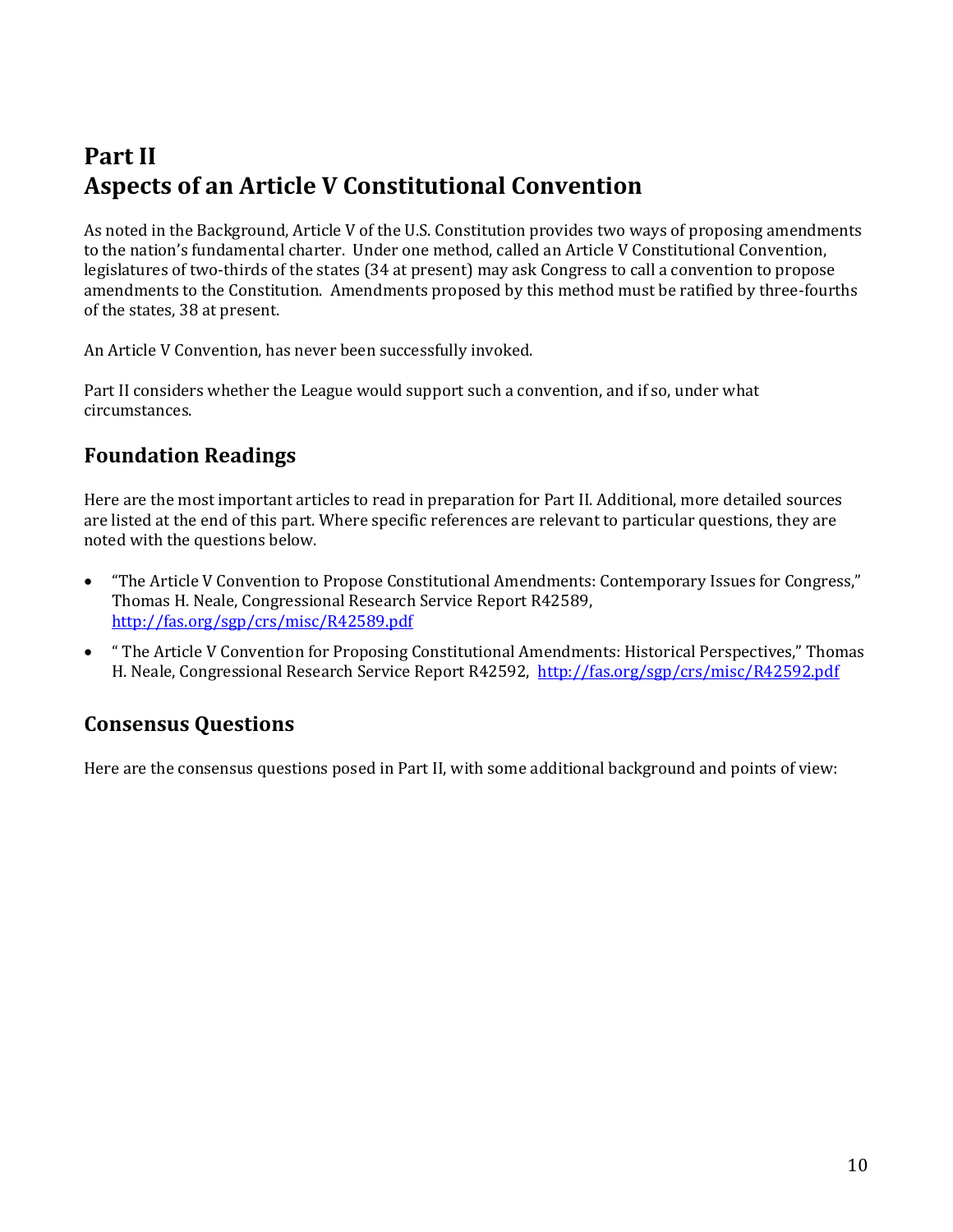# **Consensus Question 2.a**

### **2. What conditions should be in place for an Article V Constitutional Convention initiated by the states?**

a) The Convention must be transparent and not conducted in secret.

 $\Box$  Agree  $\Box$  Disagree  $\Box$  No consensus **PRO:** The public has a right to know what is being debated and voted on. **CON:** The lack of public scrutiny and the ability to negotiate in private may enable delegates to more easily reach agreement.

### **Background**

This question highlights the importance of the process by which the Convention delegates meet, hold discussions, and make decisions. It is asking whether basic "open meetings" and "freedom of information" rules should be in place for a Constitutional Convention. Under such rules, the formal business of the Convention is open to the public and the press, and the working documents of the Convention are accessible to the public and the press, but private discussions among delegates are also permitted.

# **Specific References for this Question**

 Review: 'The Quartet,' by Joseph Ellis, Details the Constitution's Gang of Four, New York Times, June 29, 2015, [http://www.nytimes.com/2015/06/30/books/review-the-quartet-by-joseph-ellis-details-the](http://www.nytimes.com/2015/06/30/books/review-the-quartet-by-joseph-ellis-details-the-constitutions-gang-of-four.html?emc=eta1&_r=0)[constitutions-gang-of-four.html?emc=eta1&\\_r=0](http://www.nytimes.com/2015/06/30/books/review-the-quartet-by-joseph-ellis-details-the-constitutions-gang-of-four.html?emc=eta1&_r=0)

### **Points of View**

Full knowledge of governmental action is a basic tenet of the democratic process. The American people depend on full disclosure of processes carried out by their representatives in order to be able to govern themselves effectively. Answer "Agree" if you feel that open meetings and FOIA concepts should apply.

On the other hand, some processes are more likely to succeed if they are conducted behind closed doors. Successful governing is the outcome of strategic compromise, and the give and take of the process may happen more readily when it is conducted out of the public eye. This way of proceeding is often implemented for sensitive diplomatic or contractual negotiations. It has also been argued that today's transparency would have made impossible the compromises required to create our current Constitution. Answer "Disagree" if you feel that the Convention deliberations should be allowed to be conducted in secret.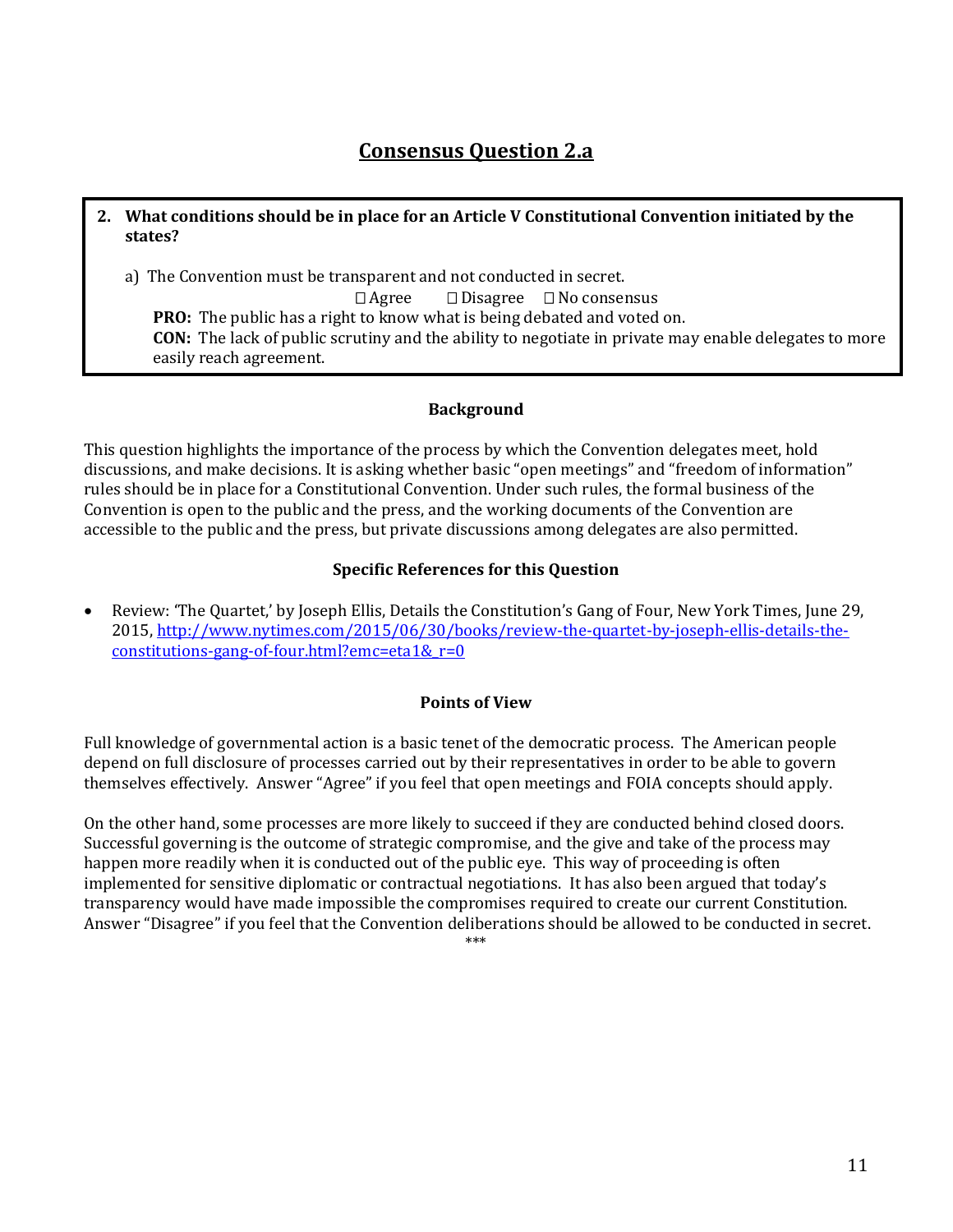# **Consensus Question 2.b**

b) Representation at the Convention must be based on population rather than one state, one vote.  $\Box$  Agree  $\Box$  Disagree  $\Box$  No consensus **PRO:** The delegates represent citizens and should be distributed by U.S. population. **CON:** The U.S. is really a federation of states that must agree by state to any change in the Constitution.

## **Background**

These are two different ways of proceeding – quite different in the philosophy on which they are based. The first, based on population, provides for each individual citizen – the people – to be represented; the second provides an outcome in which individual states are represented and gives more weight to smaller states.

## **Specific References for this Question**

 "The Article V Convention to Propose Constitutional Amendments: Contemporary Issues for Congress," Thomas H. Neale, Congressional Research Service Report R42589, [http://fas.org/sgp/crs/misc/R42589.pdf,](http://fas.org/sgp/crs/misc/R42589.pdf) p. 37

## **Points of View**

With representation based on population, the one-person, one-vote principle is the guiding rule; it is the appropriate way to represent all the American people in a governing body that has the power to decide to change the Constitution by which this country is governed. This is representative democracy at its fairest. Answer "Agree" if this seems right to you.

Alternatively, representation should not be based on population because the United States is simply a federation of states; hence, it is the states that should be represented in the process no matter what the population of the state. Answer "Disagree" if you think state rights should predominate.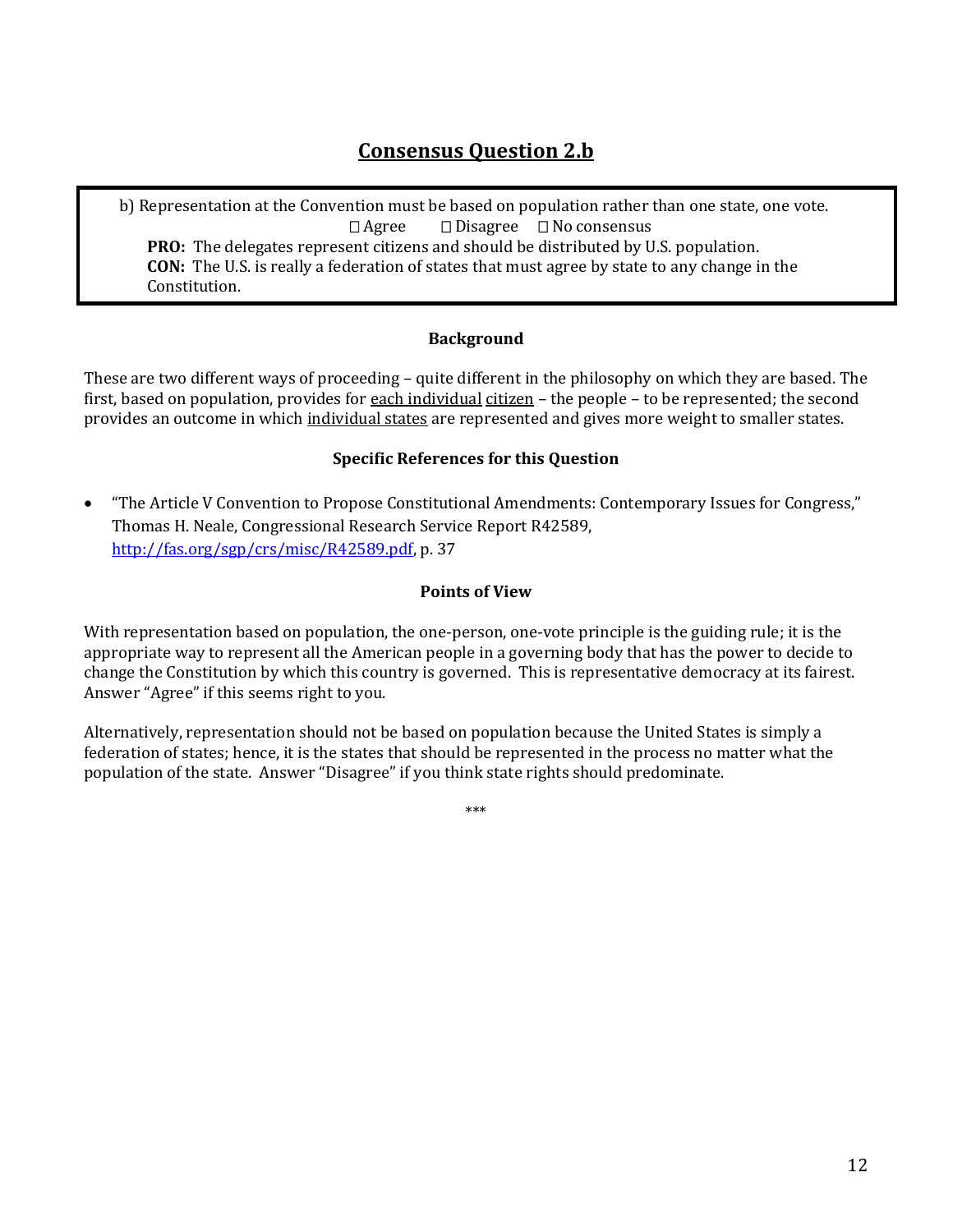# **Consensus Questions 2.c**

c) State delegates must be elected rather than appointed.  $\Box$  Agree  $\Box$  Disagree  $\Box$  No consensus **PRO:** Delegates represent citizens and therefore need to be elected by them. **CON:** Appointment allows for experts who wouldn't run in an election.

# **Background**

Some governing bodies are elected by the people and other governing bodies are appointed by other elected or appointed officials – by governors or by legislatures, for instance.

### **Specific References for this Question**

 "The Article V Convention to Propose Constitutional Amendments: Contemporary Issues for Congress," Thomas H. Neale, Congressional Research Service Report R42589, [http://fas.org/sgp/crs/misc/R42589.pdf,](http://fas.org/sgp/crs/misc/R42589.pdf) p. 37

#### **Points of View**

Election of state delegates is the fairest and most democratic way to identify individuals who will represent and make decisions for all the American people. Answer "Agree" if this is your point of view.

Expertise is vital in a situation where understanding of legal nuances and historical precedents of constitutional law are important; an appointment process is the best way to achieve the needed expertise. Some argue that appointed delegates can be controlled by the appointing body and kept from straying to topics other than those the Convention was called to consider. Furthermore, the structure of the ratification process reflects the founders' view that consideration of proposed amendments is to be by states. So whomever each state chooses to represent that state, and the method by which they are chosen, should be acceptable to the rest of the nation. Answer "Disagree" if you think states should be able choose a method of delegate selection other than popular election.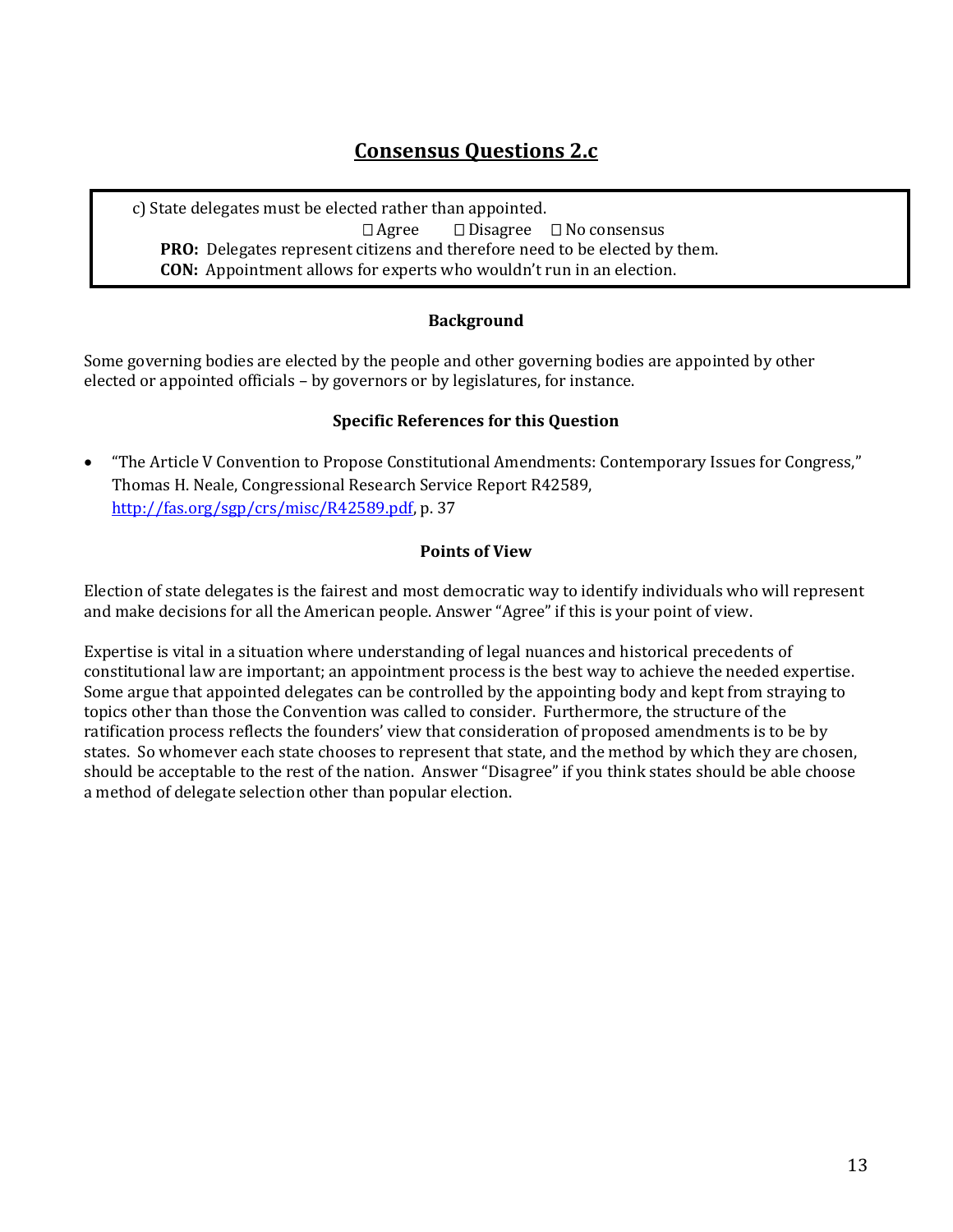# **Consensus Question 2.d**

d) Voting at the Convention must be by delegate, not by state.  $\Box$  Agree  $\Box$  Disagree  $\Box$  No consensus **PRO:** As at the Articles of Confederation Convention, delegates from one state can have varying views and should be able to express them by individual votes. **CON:** Because any amendment proposal will go to the states for ratification, voting by state blocs however the delegates are originally chosen—reflects the probability of eventual ratification.

## **Background**

This means that whatever the method of selection of delegates to the Convention, each delegate would have one vote, and they need not vote by bloc with their state. A state delegation's votes could be divided on any given action.

## **Specific References for this Question**

 "The Article V Convention to Propose Constitutional Amendments: Contemporary Issues for Congress," Thomas H. Neale, Congressional Research Service Report R42589, [http://fas.org/sgp/crs/misc/R42589.pdf,](http://fas.org/sgp/crs/misc/R42589.pdf) p. 37

### **Points of View**

Voting by delegate means that each delegate brings their own judgment and conscience to the process, and need not be bound by the dictates of state interests. This is the way the original Constitutional Convention worked, and it is the way the U.S. House of Representatives works. If this is the way you think it should work for a Constitutional Convention, answer "Agree."

Voting by state reflects the view that the United States is a federation of states and the delegates should be bound to vote as a bloc consistent with that state's position on the question. Political party nominating conventions often vote by state bloc, at least on the first round. If you think delegates should be bound together in state blocs, answer "Disagree."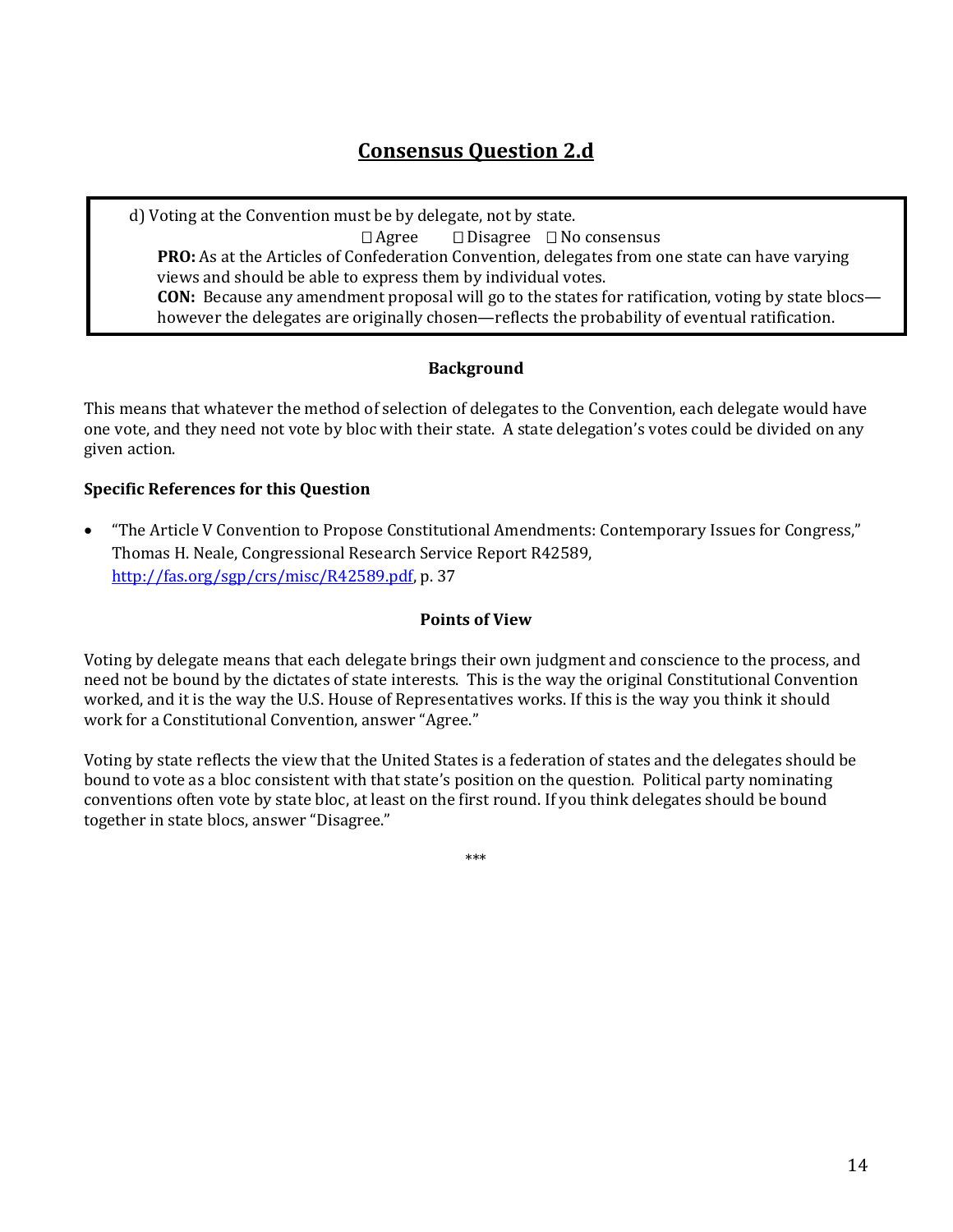# **Consensus Question 2.e**

e) The Convention must be limited to a specific topic.  $\Box$  Agree  $\Box$  Disagree  $\Box$  No consensus **PRO:** It is important to guard against a "runaway convention." **CON:** The convention alternative was provided for a time when Congress was not listening, so the delegates should not be constrained.

### **Background**

There are two possibilities: 1) once the Convention is called to order, only one topic may be considered– presumably the one on which 34 states have called for a Convention; or, 2) the Convention once convened can consider any topic that the delegates wish to consider. This second option raises the issue of a "runaway convention," one that could go beyond the issues that prompted the states to call a convention. The 1787 Convention is the only precedent for a convention like one called under Article V. It was called to revise the Articles of Confederation and, in the end, wrote a whole new Constitution.

It is prudent to acknowledge one point on which most observers agree: state calls for a Convention cannot be for a specifically worded proposal. The wording of the proposed amendment must be open enough to allow the Convention to deliberate and craft the amendment to be offered to the states for ratification.

## **Specific References for this Question**

 "The Article V Convention to Propose Constitutional Amendments: Contemporary Issues for Congress," Thomas H. Neale, Congressional Research Service Report R42589, [http://fas.org/sgp/crs/misc/R42589.pdf,](http://fas.org/sgp/crs/misc/R42589.pdf) pp. 20-26.

### **Points of View**

If the Convention can be limited to a specific topic, there will be no fear of a runaway Convention – one in which any issue is legitimate and can be the subject of a proposed constitutional amendment. Such an unlimited Convention could threaten the structure of government, the protection of individual rights, or any other combination of issues. It would not respect the states that called for a Convention because of their concerns about a certain topic. Finally, it is important to remember that the 1787 Convention was called just to "revise" the Articles of Confederation but wrote an entirely new Constitution, one without the Bill of Rights. Answer "Agree" if you think a convention should be limited to a specific topic.

The Article V Constitutional Convention process is a tool provided to the states outside the control of Congress as a means of taking action when Congress is unable or unwilling to do so. In order to be fully effective, Congress should not try to limit the agenda of a Convention. The Convention, once convened, sets its own scope. A Constitutional Convention should have the power to do whatever the delegates wish to do; that is what the founders in Philadelphia did at their Constitutional Convention. If this kind of latitude seems important, answer "Disagree."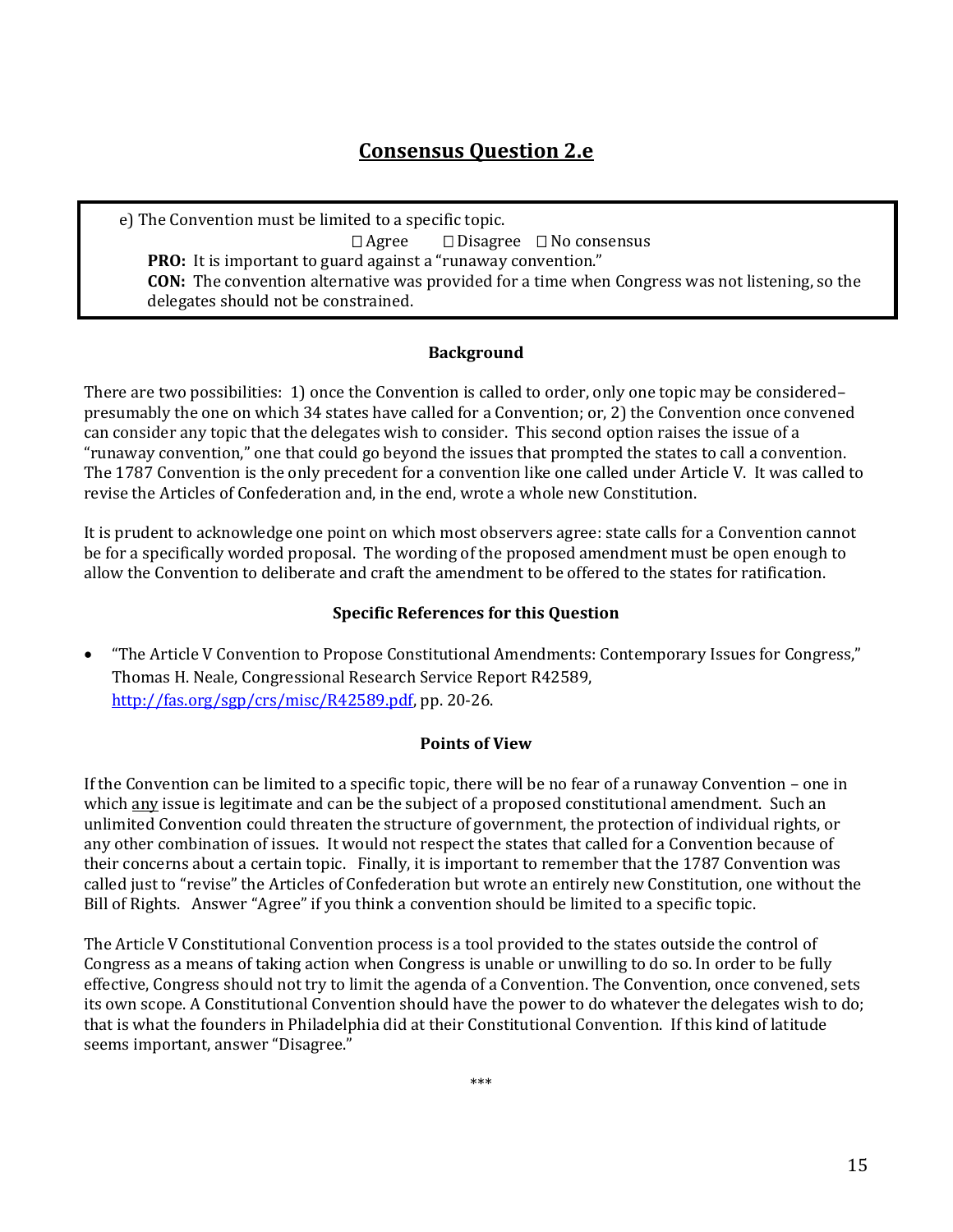# **Consensus Question 2.f**

f) Only state resolutions on a single topic count when determining if a Convention must be called*.*   $\Box$  Agree  $\Box$  Disagree  $\Box$  No consensus **PRO:** Counting state requests by topic ensures that there is sufficient interest in a particular subject to call a Convention, and enhances citizen interest and participation in the process. **CON:** There is no requirement for Congress to count state requests by topic and when enough states are unhappy enough to ask for a Convention, it should happen.

## **Background**

Congress has the responsibility to call a Constitutional Convention when two-thirds of the states ask for one, but it is unclear how Congress should count the two-thirds. Should state resolutions calling for a Convention on a specific topic be counted as a request for a Convention on only that topic when determining if 34 state requests have been received? Or should Congress count every state resolution regardless of its substantive content?

### **Specific References for this Question**

 "The Article V Convention to Propose Constitutional Amendments: Contemporary Issues for Congress," Thomas H. Neale, Congressional Research Service Report R42589, [http://fas.org/sgp/crs/misc/R42589.pdf,](http://fas.org/sgp/crs/misc/R42589.pdf) pp. 20-26.

### **Points of View**

Counting state requests by topic respects the will of the states that call for a Convention on a particular topic rather than combining very different requests to get a result that could be inconsistent with a state's intent. Counting by topic also increases the possibility that the Convention would be limited to that topic, and ensures that there truly is sufficient interest in the topic to call a Convention. If Congress counts only those state resolutions that relate to a specific topic, then it is more difficult to get to the required twothirds and a Constitutional Convention is less likely. Answer "Agree" if you believe that only state resolutions on a single topic should be counted by Congress.

There is nothing in the Constitution that limits state calls or how they should be counted. The Constitutional Convention process was designed for those times when there is significant discontent, and counting all state calls together better reflects widespread concern even if the concerns are very different. Since a Constitutional Convention should consider whatever issues arise, there is no need for state resolutions to be counted only when they are on the same topic. Moreover, if Congress counts only those state resolutions that relate to a specific topic, then it is more difficult to get to the required two-thirds and a Constitutional Convention is less likely. If this is your perspective, answer "Disagree."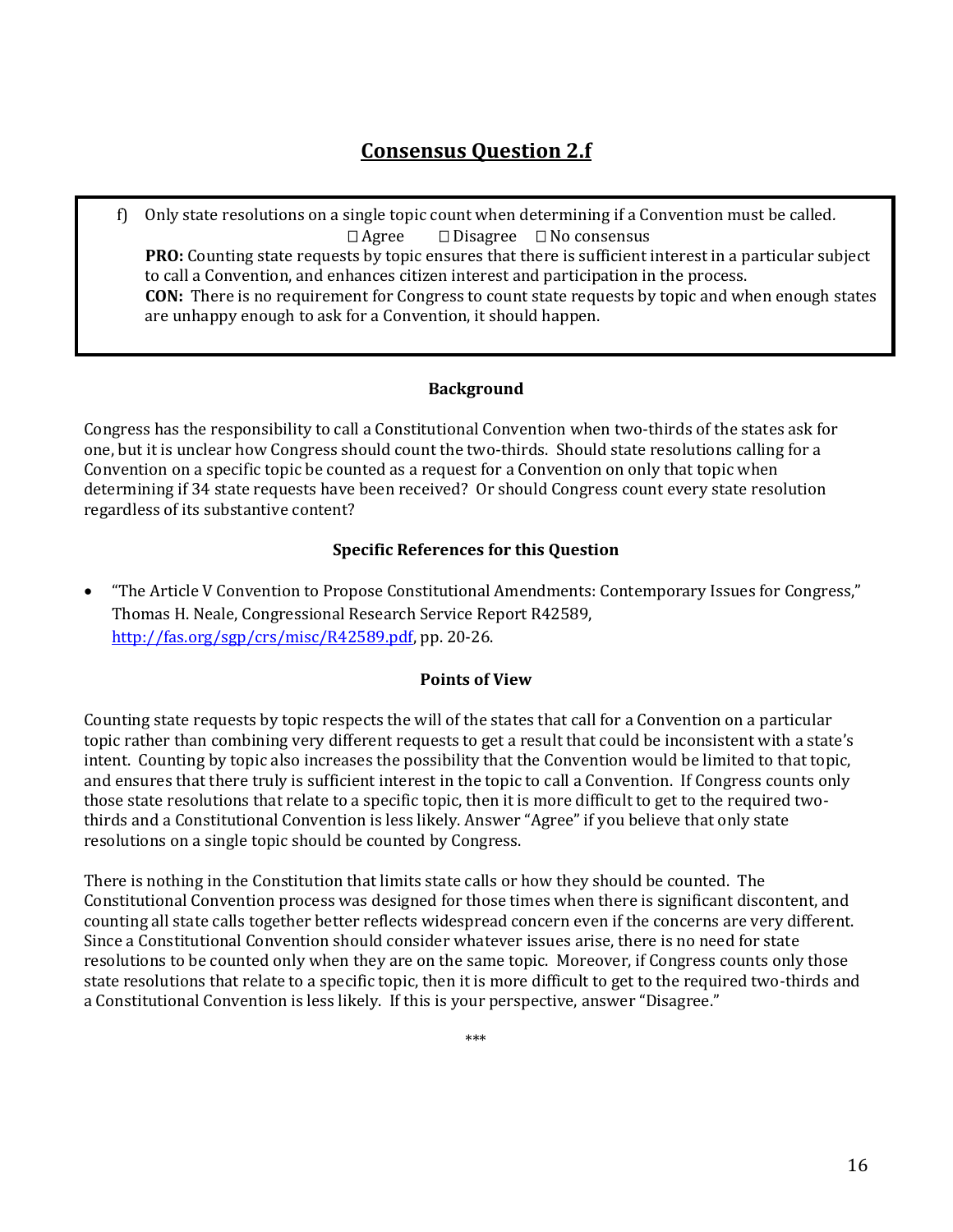# **Consensus Question 2.g**

g) The validity of state "calls" for an Article V Constitutional Convention must be determined by the most recent action of the state. If a state has enacted a rescission of its call, that rescission should be respected by Congress.

 $\Box$  Agree  $\Box$  Disagree  $\Box$  No consensus

**PRO:** A state legislature should be free to determine its position in regard to an Article V Constitutional Convention. A rescission should be equally acceptable to Congress as a state's call for a Convention.

**CON:** A state legislature's call for a Convention cannot be overturned because the process may never end.

#### **Background**

States can issue their calls for a Convention without a time limit or expiration date, and the calls, once issued, can be considered valid or "in force" indefinitely. After a period of time, long or short, changes in the political climate or in the majority controlling a state legislature might cause a state to change its mind about such a call and try to take it back or rescind the call. Should those rescissions be counted by Congress when tallying whether the required 2/3 threshold has been reached?

### **Specific References for this Question**

 " The Article V Convention for Proposing Constitutional Amendments: Historical Perspectives," Thomas H. Neale, Congressional Research Service Report R42592, pp. 18-19. <http://fas.org/sgp/crs/misc/R42592.pdf>

#### **Points of View**

If states are not allowed to take back their calls, then the accumulation of calls counting toward the 2/3 threshold does not really reflect the view of a super-majority of states at the same point in time. It is merely a matter of accretion, with some of those calls representing an historical artifact of a sentiment no longer held. Whichever point of view is favoring the call merely has to wait through time to capture the majority in their legislature – no matter how fleeting – and once they've issued the call, it cannot be undone by future action, no matter how much the majority view may have changed. States should be allowed to rescind their calls. If this is your view, answer "Agree."

Once a state issues a call for a Convention, that call forms the basis of action by other states. As the movement for a Convention gains momentum, new states coming on board rely on the actions of the other, early-adopting states in making their decisions whether to join. Furthermore, if states are allowed to take back their calls, they may be more likely – or more cavalier – in issuing the call in the first place. States should have to think twice and three times about calling for a Constitutional Convention; and once the call is issued, it should stand for all time because the process is ongoing. If this is your view, answer "Disagree."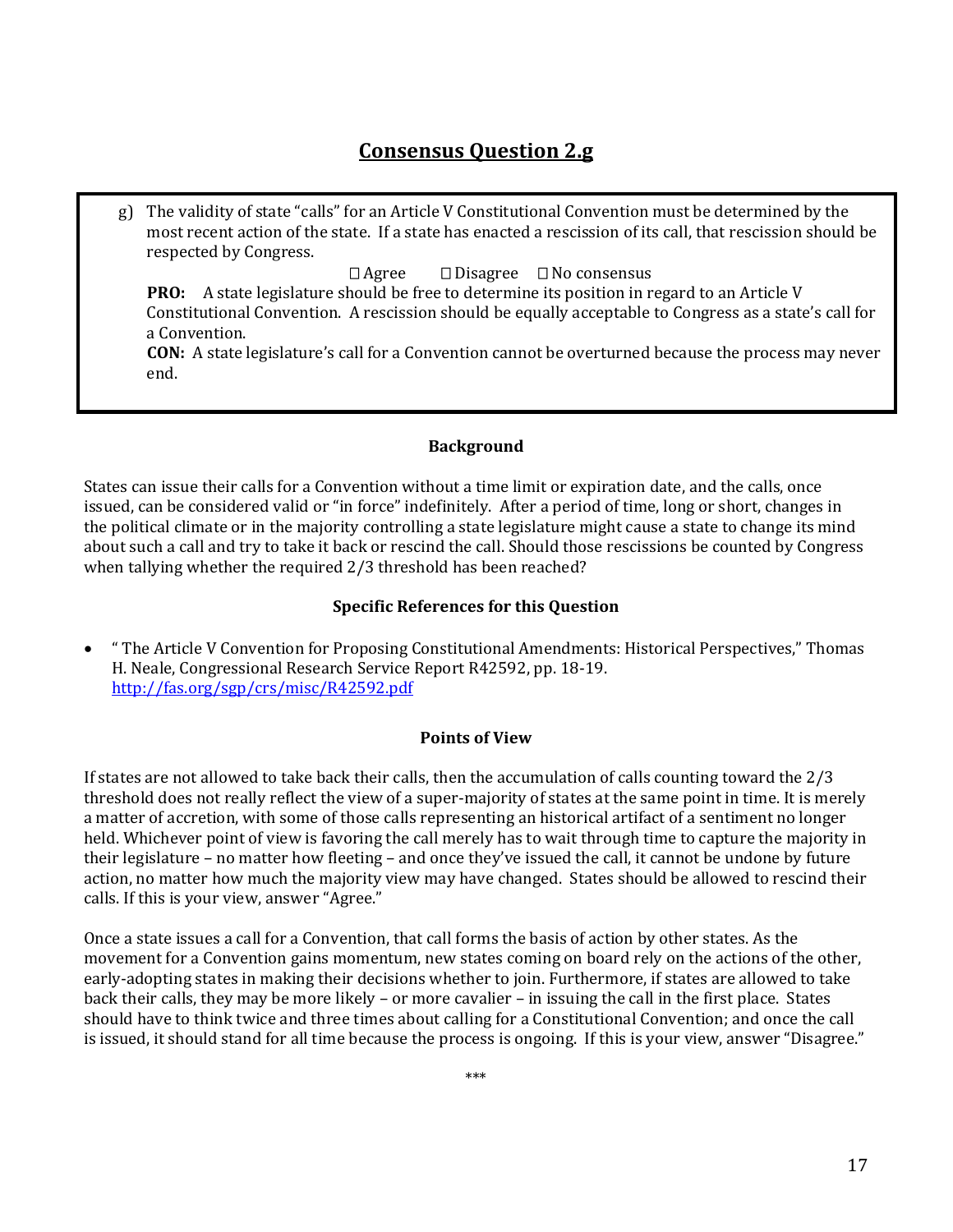# **Consensus Question 3**

#### **3. Should the League oppose an Article V Constitutional Convention to propose amendments to the U.S. Constitution because of unresolved questions about the powers and processes of such a convention?**

 $\Box$  Should  $\Box$  Should not  $\Box$  No consensus

**PRO:** The Constitution is too important to trust an unknown or uncontrollable process. It is unclear whether conditions or safeguards regarding powers and processes for a Convention can be successfully put in place.

**CON:** A Convention is intended to be an unrestrained process to propose amendments to the Constitution.

### **Background**

There is a debate among scholars as to whether a Constitutional Convention can be controlled in any way. Those who believe it cannot be controlled are afraid of a "runaway convention:" one that could go beyond its original purpose and alter the Constitution in any way it chose. Other people are uncertain whether the powers and processes of a convention can be controlled and worry about the magnitude of the risk. Still others are convinced that the Convention would be bound by its "call" or that Congress would have the power to impose some controls. Finally, there is the view that control does not matter – a Constitutional Convention is intended to be an unrestrained process. There is no consensus on how these questions would be answered. Congress has not passed any legislation to clarify, and the U.S. Supreme Court has refused to hear cases related to amendment procedures, calling such questions "political" and not ones for the Court to consider.

### **Specific References for this Question**

- Proposing Constitutional Amendments by a Convention of the States; A Handbook for State Lawmakers*,*  Robert G. Natelson for ALEC (American Legislative Exchange Council), [http://www.alec.org/wp](http://www.alec.org/wp-content/uploads/article-five-handbook-1.pdf)[content/uploads/article-five-handbook-1.pdf](http://www.alec.org/wp-content/uploads/article-five-handbook-1.pdf)
- "States Likely Could Not Control Constitutional Convention on Balanced Budget Amendment or Other Issues," Michael Leachman and David A. Super for the Center on Budget and Policy Priorities, <http://www.cbpp.org/files/7-16-14sfp.pdf>

### **Points of View**

There is simply no way to be sure that the scope of an Article V Constitutional Convention can be limited. Indeed, the precedent suggests it cannot. Neither the states nor the Congress have any authority to control a convention – it will be governed by its own rules. The courts do not intervene in "political" questions, which this certainly is. The result? An unlimited Convention could threaten the structure of government, the protection of individual rights, or any other basic constitutional tenet of our democracy. In addition, even if one is uncertain whether a "runaway convention" is avoidable, the risks associated with that potential result are too great to support the convention approach. If you agree, answer "Should."

Most proponents of an Article V Constitutional Convention are comfortable that the Convention would not deal with issues beyond its call. They are satisfied that the scope of the Convention can be limited. Some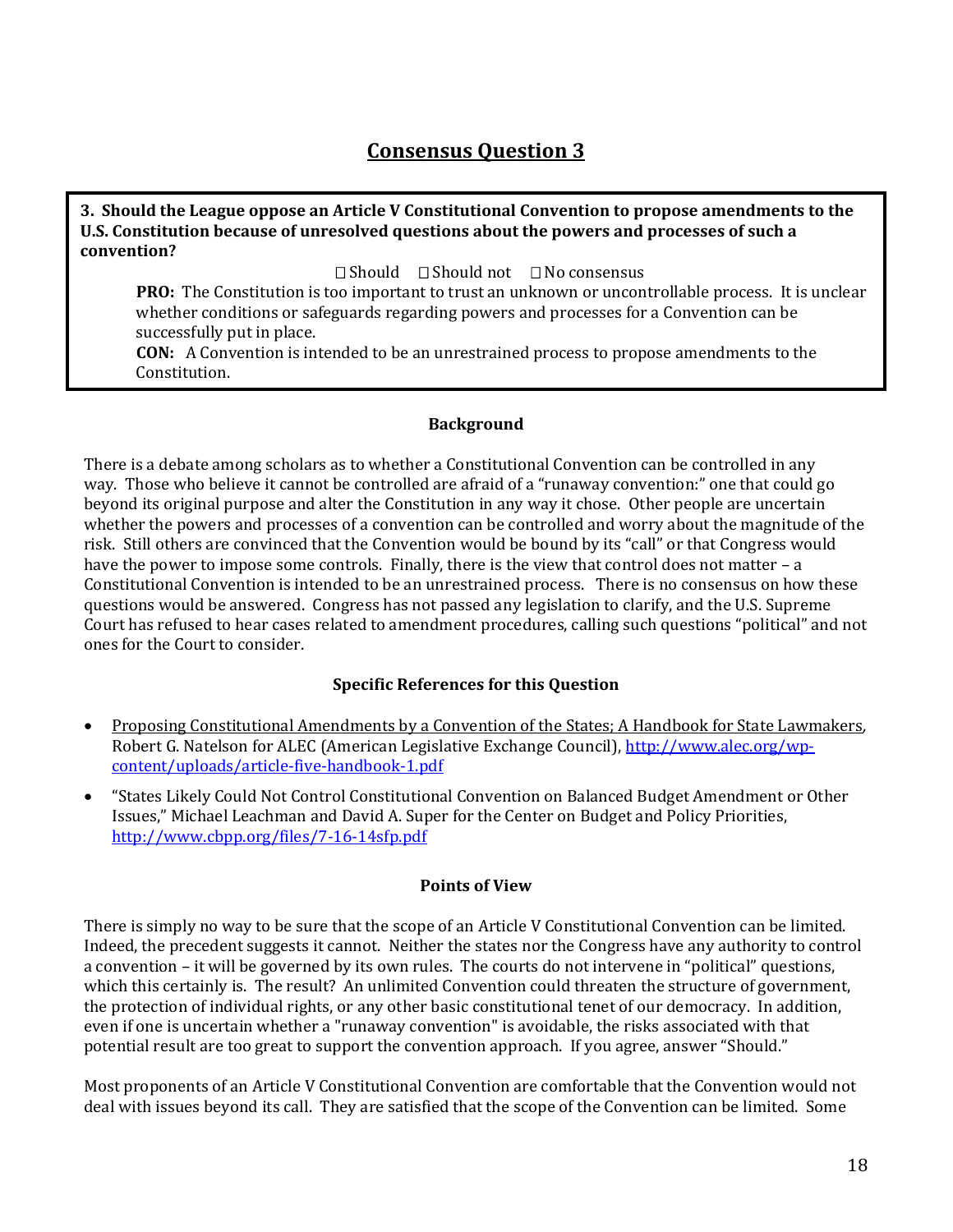feel that limits can be set by the States, others believe that Congress could maintain control by refusing to send an amendment on to the states for ratification or that the ratification requirement by ¾ of the states is a safeguard. Still others are unconcerned about an unrestrained convention process. If you agree, answer "Should not."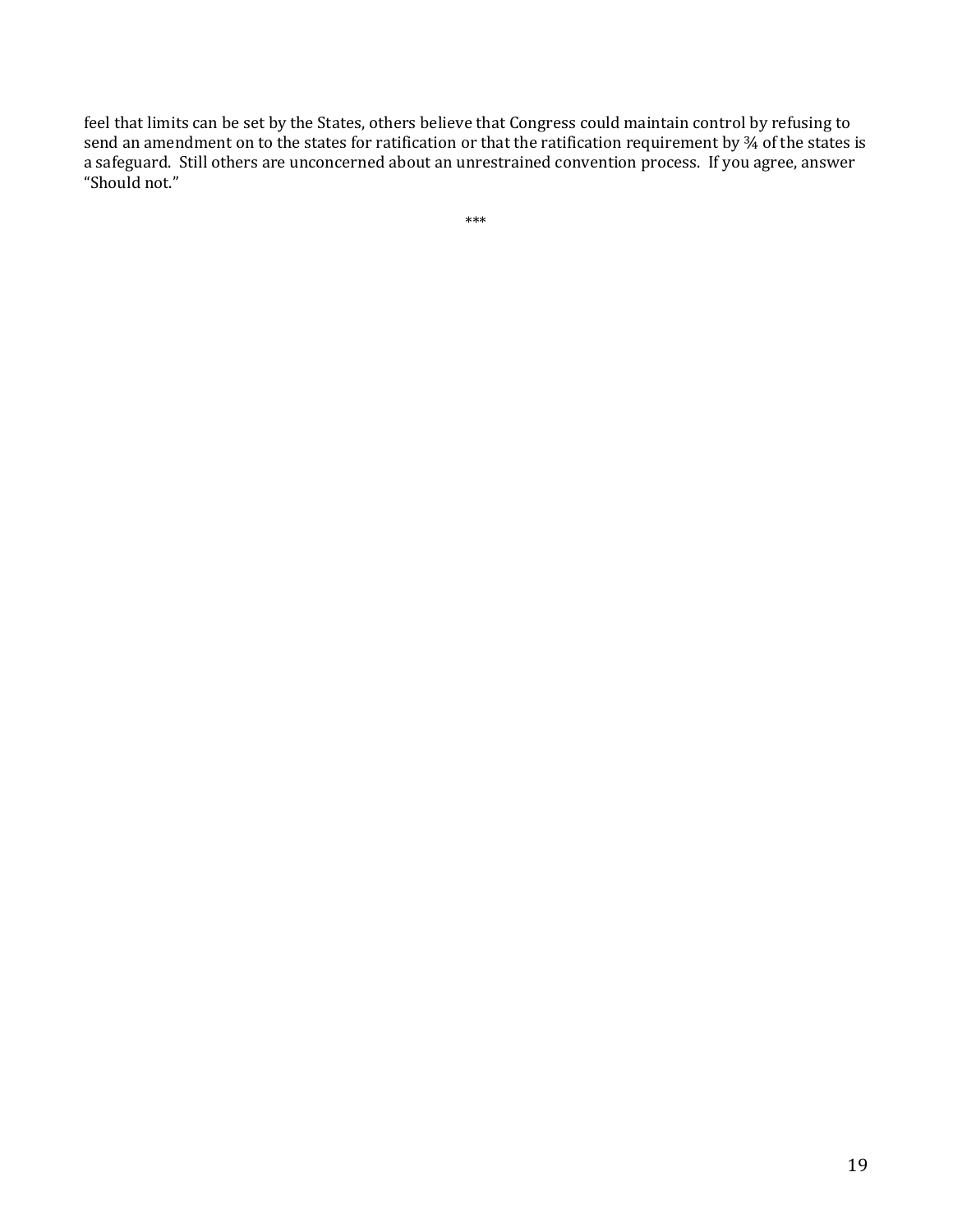# **Bibliography for Part II**

- "The Article V Convention to Propose Constitutional Amendments: Contemporary Issues for Congress," Thomas H. Neale, Congressional Research Service Report R42589, <http://fas.org/sgp/crs/misc/R42589.pdf>
- " The Article V Convention for Proposing Constitutional Amendments: Historical Perspectives," Thomas H. Neale, Congressional Research Service Report R42592,<http://fas.org/sgp/crs/misc/R42592.pdf>
- "Proposing Constitutional Amendments by a Convention of the States: Rule Governing the Process," Robert G. Natelson for ALEC (American Legislative Exchange Council), Tennessee Law Review, Vol. 78, p. 693, 2011, [http://papers.ssrn.com/sol3/papers.cfm?abstract\\_id=1904649](http://papers.ssrn.com/sol3/papers.cfm?abstract_id=1904649)
- "States Likely Could Not Control Constitutional Convention on Balanced Budget Amendment or Other Issues," Michael Leachman and David A. Super for the Center on Budget and Policy Priorities, <http://www.cbpp.org/files/7-16-14sfp.pdf>
- "Balancing the Budget in a Conventional Way," Milton S. Eisenhower, Wall Street Journal, January 17, 1985,<http://www.metamind.us/cc/6/d1.pdf>
- The Ultimate Argument Against an Article V Constitutional Convention, Larry Greenly, The John Birch Society[, http://www.jbs.org/legislation/the-ultimate-argument-against-an-article-v-constitutional](http://www.jbs.org/legislation/the-ultimate-argument-against-an-article-v-constitutional-convention)[convention](http://www.jbs.org/legislation/the-ultimate-argument-against-an-article-v-constitutional-convention)
- Proposing Constitutional Amendments by a Convention of the States; A Handbook for State Lawmakers*,*  Robert G. Natelson for ALEC (American Legislative Exchange Council), [http://www.alec.org/wp](http://www.alec.org/wp-content/uploads/article-five-handbook-1.pdf)[content/uploads/article-five-handbook-1.pdf](http://www.alec.org/wp-content/uploads/article-five-handbook-1.pdf)
- Miracle at Philadelphia The Story of the Constitutional Convention May to September 1787, Catherine Drinker Bowen, Back Bay Books; September 30, 1986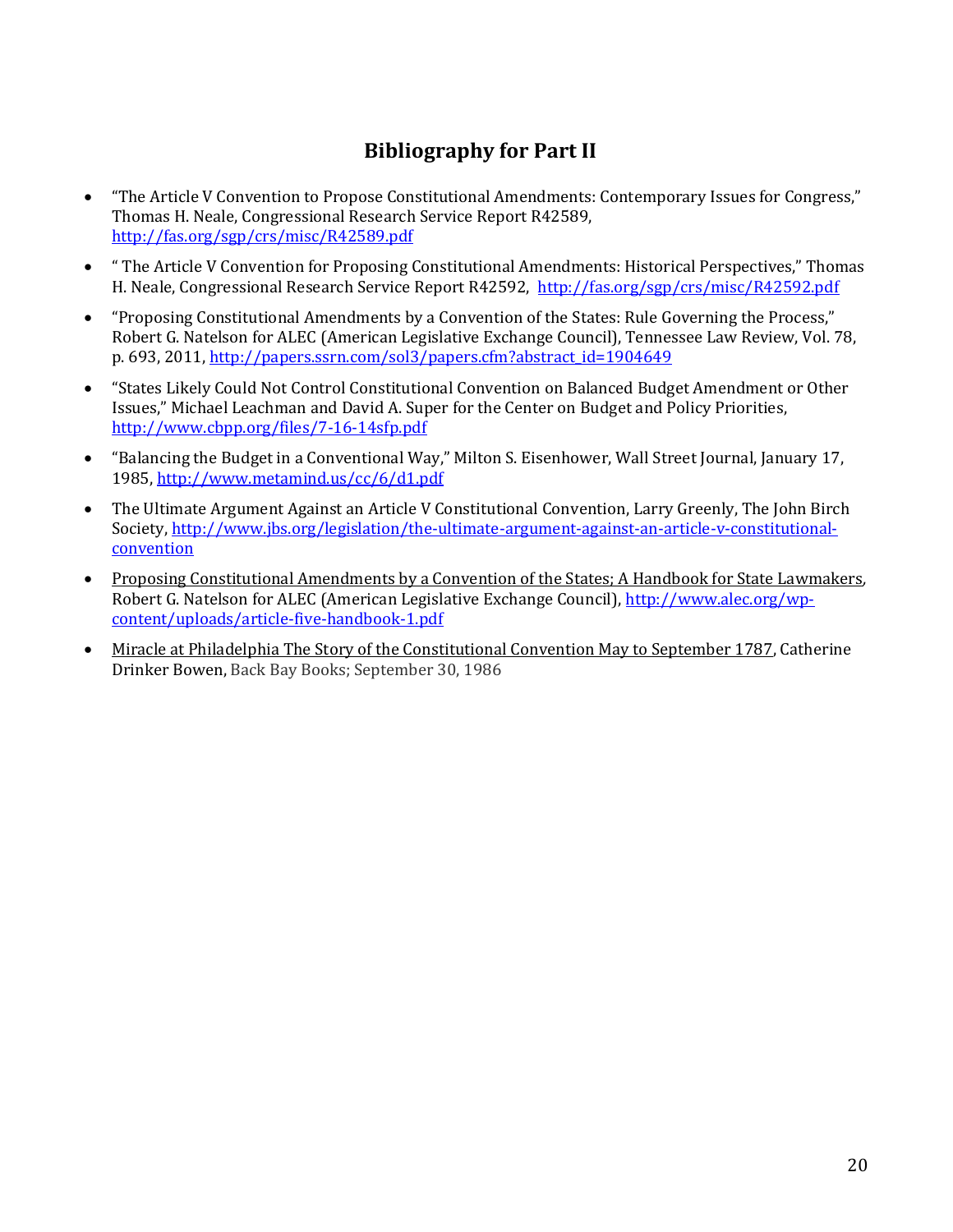# **Part III Balancing Questions**

Part III relates to how the League might put the guidelines from Part I and Part II into practice and asks two overall balancing questions between process and positions. Should the evaluation guidelines from Part I and the process criteria from Part II always be applied or may they be set aside in the overall context of any particular amendment proposal?

# **Consensus Questions**

Here are the consensus questions posed in Part III, with some additional background and points of view: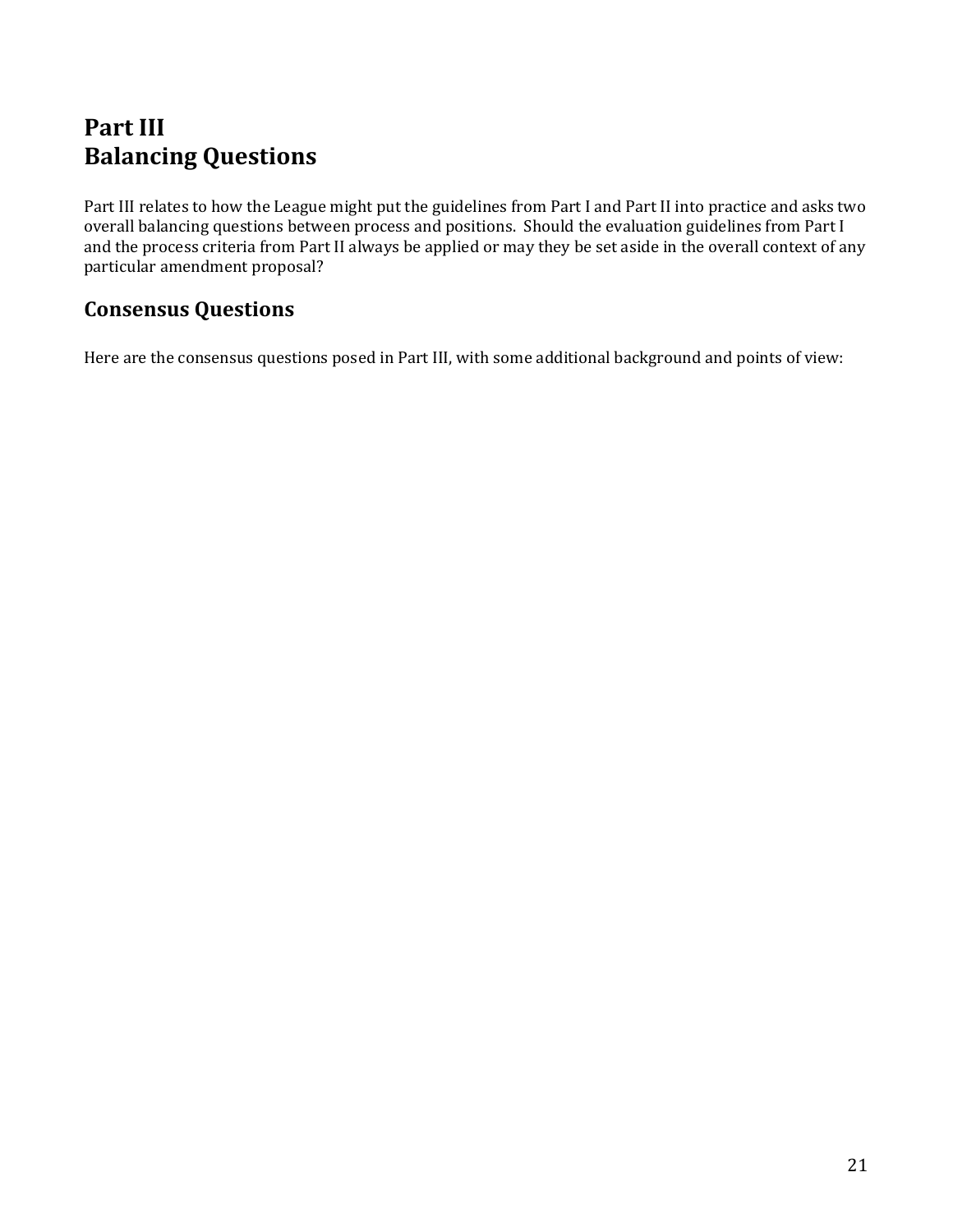# **Consensus Question 4.a**

#### **4. Should the League consider supporting a constitutional amendment that will advance a League position even if:**

a) There are significant problems with the actual amendment as proposed?

 $\Box$  Should consider  $\Box$  Should not consider  $\Box$  No consensus **PRO:** Our positions have been studied and agreed to. If other organizations are supporting an amendment in a policy area we also support, we might participate even though it is inconsistent with the evaluation guidelines we support under Part I.

**CON:** If the League has a consensus on the evaluation guidelines outlined in Part I, then the League should not campaign on an amendment when it is inconsistent with those standards, even though the League supports the policy outcome.

#### **Background**

This question is asking whether we might want to allow for circumstances where our commitment to a policy outcome could overcome the evaluation guidelines developed in Part I. Would we ever relax the considerations for determining an appropriate and well-crafted amendment to try to achieve a desired policy outcome?

#### **Points of View**

Some believe the League could support a constitutional amendment as a way of advancing the general topic of a proposed amendment even if there may be significant problems with the amendment itself. They argue that a constitutional amendment can provoke debate and draw public attention to the topic, and that the debate might help advance the issue in Congress, the states, or the courts. A proposed amendment can serve as a grassroots organizing device, even if the amendment itself might be flawed or have little chance of passage. If you agree, answer "Should consider."

Others argue that the League should support a proposed constitutional amendment based on the amendment itself, and that the League should not campaign for an amendment when it may be ineffective, counterproductive, conflict with other constitutional values, or have little chance of passage. They suggest that the League's reputation for knowledgeable action means that supporting an amendment that has significant problems is inconsistent with League values. If you agree, answer "Should not consider."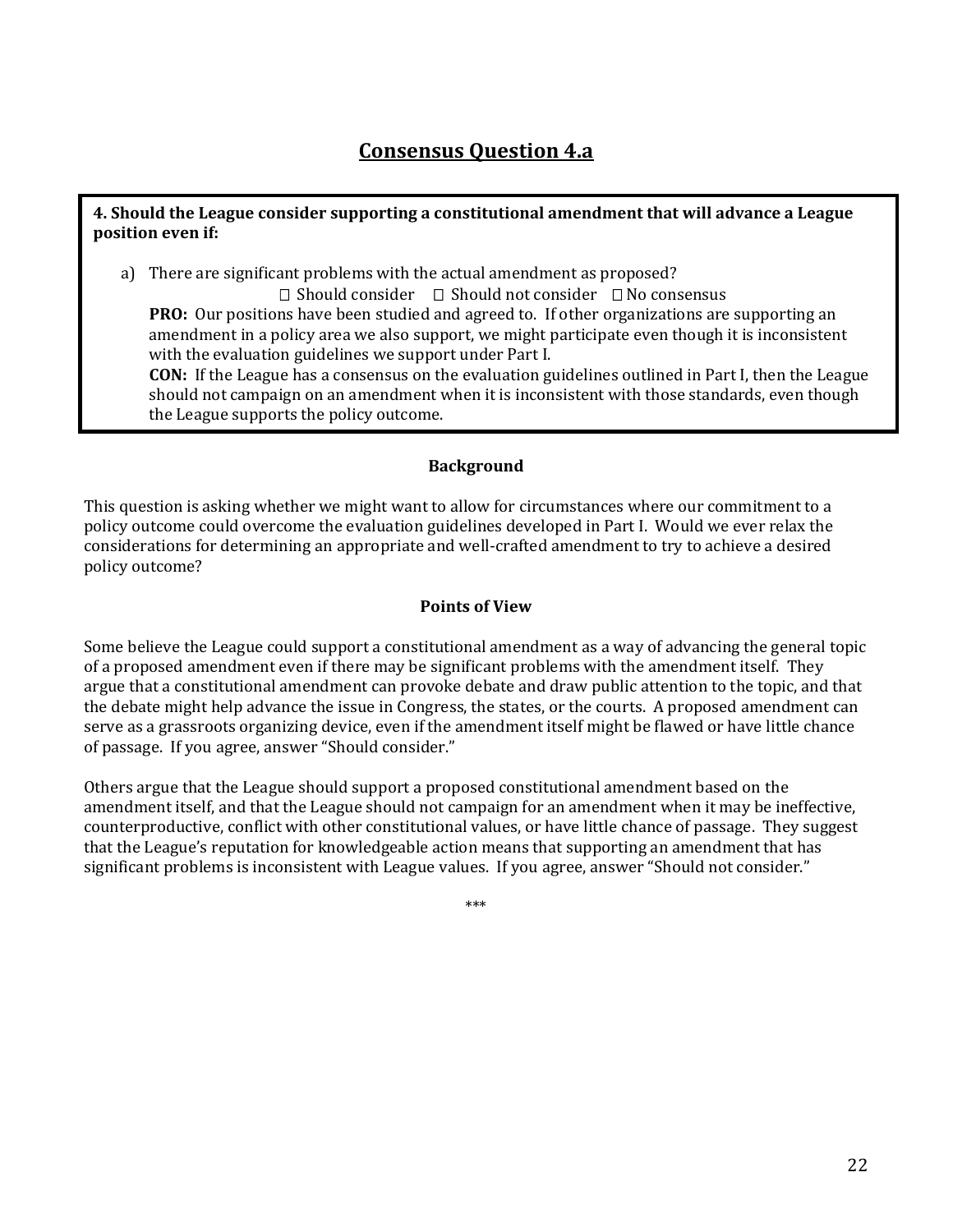b. It is being put forward by a procedural process the League would otherwise oppose?  $\Box$  Should consider  $\Box$  Should not consider  $\Box$  No consensus **PRO:** Our positions have been studied and agreed to. If other organizations are supporting an amendment in a policy area we also support, we might participate even though it is inconsistent with the process criteria we support under Part II. **CON:** If the League has a consensus on the process criteria outlined in Part II, then the League should not campaign for an amendment when the process being proposed is inconsistent with those standards, even though the League supports the policy outcome.

## **Background**

This question is asking whether we might want to allow for circumstances where our commitment to a policy outcome could overcome our commitment to good process, as developed in Part II. Would we ever relax our standards about whether and how an Article V Convention should be called and conducted in order to try to achieve a desired policy outcome?

## **Points of View**

Some argue that dire circumstances and a paralyzed Congress might mean the League should use whatever tools are at our disposal. They believe circumstances could be so damaging and intransigent that the League could support calling an Article V Convention even if there are objections to using the Article V Convention in general or if there are objections to the way that the Convention is being called and controlled. They argue that the threat of a Convention may help advance the issue in Congress, the states, or the courts, and that even if a Convention is called using a flawed process, the high ratification threshold provides a safeguard against the worst outcomes. If you agree, answer "Should consider."

Others argue that the League should not take the stance that the ends justify the means; we should not abandon our commitment to democratic process just because we find the outcome attractive in a particular case. If you agree, answer "Should not consider."